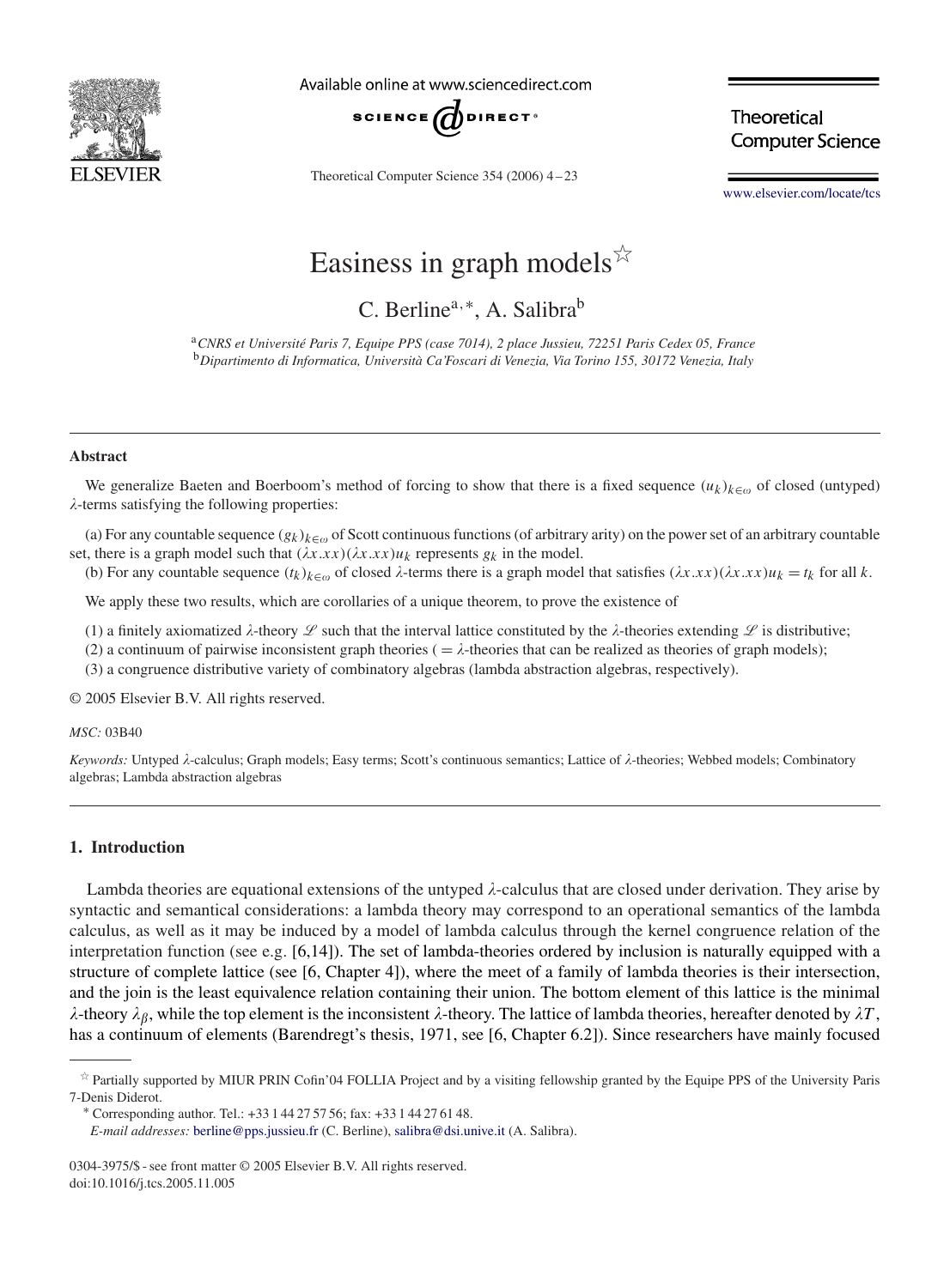their interest on a limited number of  $\lambda$ -theories, very little is known about the structure and equational theory of  $\lambda T$ (see [\[38,45\]\)](#page-19-0).

Since syntactic techniques are usually difficult to use in the study of  $\lambda$ -theories, then semantical methods have been extensively investigated. Topology is at the center of the known approaches to giving models of the untyped lambda calculus; in particular, the first non-syntactic model was found by Scott in 1969 in the category of complete lattices and Scott continuous functions. After Scott, a large number of mathematical models for lambda calculus, arising from syntax-free constructions, have been introduced in various categories of domains and were classified into semantics according to the nature of their representable functions, see e.g. [\[1,6,14,](#page-18-0)[43\].](#page-19-0) Scott's continuous semantics [48] is given in the category whose objects are complete partial orders and morphisms are Scott continuous functions. The stable semantics introduced by Berry [\[15\]](#page-18-0) and the strongly stable semantics introduced by Bucciarelli–Ehrhard [\[16\]](#page-18-0) are a strengthening of the continuous semantics, introduced to capture the sequential features of lambda calculus. All these semantics are structurally and equationally rich in the sense that each of them is able to represent  $2^\omega$  distinct  $\lambda$ -theories [\[31,33,36\],](#page-19-0) where *a semantics* (*or a class of models*) *represents a*  $\lambda$ *-theory*  $T$  if it contains a model  $M$  whose equational theory is exactly *T*.

Nevertheless, each of the above denotational semantics is *equationally incomplete*, in the sense that it is possible to produce  $\lambda$ -theories which are not represented in it. The problem of the equational incompleteness was positively solved by Honsell and Ronchi della Rocca [\[25\]](#page-19-0) for the continuous semantics (who even produced a  $\lambda$ -theory induced by an operational semantics as a counter-example), by Bastonero and Gouy [\[24,](#page-19-0)[10,11\]](#page-18-0) for the stable semantics, and by Salibra [\[46,47\]](#page-19-0) for the strongly stable semantics. As for  $\lambda T$ , results on the structure of the set of  $\lambda$ -theories induced by a semantics are still rare, and there exist several longstanding very basic open questions (see [\[14\]](#page-18-0) for a survey). In particular it is still open to know whether  $\lambda_\beta$ , the least  $\lambda$ -theory, could be the theory of a non-syntactic model in Scott's continuous semantics.

In this paper we concentrate on the semantics G of lambda calculus given in terms of graph models, *graph semantics* for short. These models, isolated in the seventies by Plotkin et al. [\[37\]](#page-19-0) within the continuous semantics, have proved useful for giving proofs of consistency of extensions of lambda calculus and for studying operational features of lambda calculus (see [\[14\]\)](#page-18-0). For example, the simplest graph model, namely the Engeler and Plokin's model, has been used by Berline [\[14\]](#page-18-0) to give concise proofs of the head-normalization theorem and of the left-normalization theorem of lambda calculus. Bucciarelli and Salibra  $[17,18]$  have recently proved that the set  $\mathcal{G}T$ , consisting of all the graph theories  $(=\lambda$ -theories that can be represented as theories of graph models), admits a least element, which is strictly greater than  $\lambda_{\beta}$ ; in particular  $\lambda_{\beta}$  cannot be the theory of a graph model. These authors have also proved in [\[18\]](#page-19-0) results about the "smaller" class  $G_sT$  of all sensible graph theories (a theory is *sensible* if all the unsolvable (or non-headnormalizable) terms are congruent). Smaller here only means that G*sT* is strictly included in G*T* , since from Kerth [\[32,34\]](#page-19-0) and David [\[21\]](#page-19-0) it follows that  $\mathcal{G}_sT$  also contains  $2^\omega$   $\lambda$ -theories (however, the result is much harder to prove than for  $\mathcal{G}T$ ).

Graph models are "webbed models" in the sense of [\[14\].](#page-18-0) Roughly speaking, a model of lambda calculus is a webbed model if it can be generated from a simpler structure, called its *web*. The web has a carrier set *D* and  $\lambda$ -terms are interpreted as (possibly special) subsets of *D*.

The reasons to concentrate on  $G$  are the following. First,  $G$  is, by far, the simplest class of models, in the sense that the webs of graph models are the simplest existing webs. Second, G*T* nevertheless contains a continuum of elements [\[31\],](#page-19-0) so it is a rich class, in the sense that its cardinality is the maximal possible one, but it contains no extensional theories. Third, it is quite clear that the techniques and results for G and G*T* can often be transferred to other classes of webbed models, whether more general ones or belonging to other semantics.

It is a well known result by Jacopini [\[27\]](#page-19-0) that  $\Omega$  can be consistently equated to any closed term *t* of the (untyped)  $\lambda$ -calculus, where  $\Omega$  is the paradigmatic unsolvable term  $(\lambda x.xx)$   $\lambda x.xx$  (this is called *the easiness of*  $\Omega$ ). Baeten and Boerboom gave in [\[5\]](#page-18-0) the first semantical proof of this result by showing that for all closed terms *t* one can build a graph model satisfying the equation  $\Omega = t$ . This semantical result extends to other classes of models and to some other terms which share with  $\Omega$  enough of its good will (cf. [\[14\]](#page-18-0) for a survey of such results).

We recall that *a graph model* is, by definition, a reflexive Scott domain, which is generated by a web of the form  $(D, p)$ , where *D* is an infinite set and  $p : D^* \times D \to D$  is a total injection,  $D^*$  being the set of finite subsets of *D* (see Section [2.2\)](#page-4-0). For brevity, we shall confuse graph models and their webs, but one should keep present in mind that the underlying domain of the model  $(D, p)$  is the full powerset  $P(D)$  ordered by inclusion, which is therefore independent of *p*. Starting from the set  $D = N$  of natural numbers, Baeten and Boerboom build *p* by a method of "forcing", which, although much simpler than the forcing techniques used in set theory, is somewhat in the same spirit. In the Baeten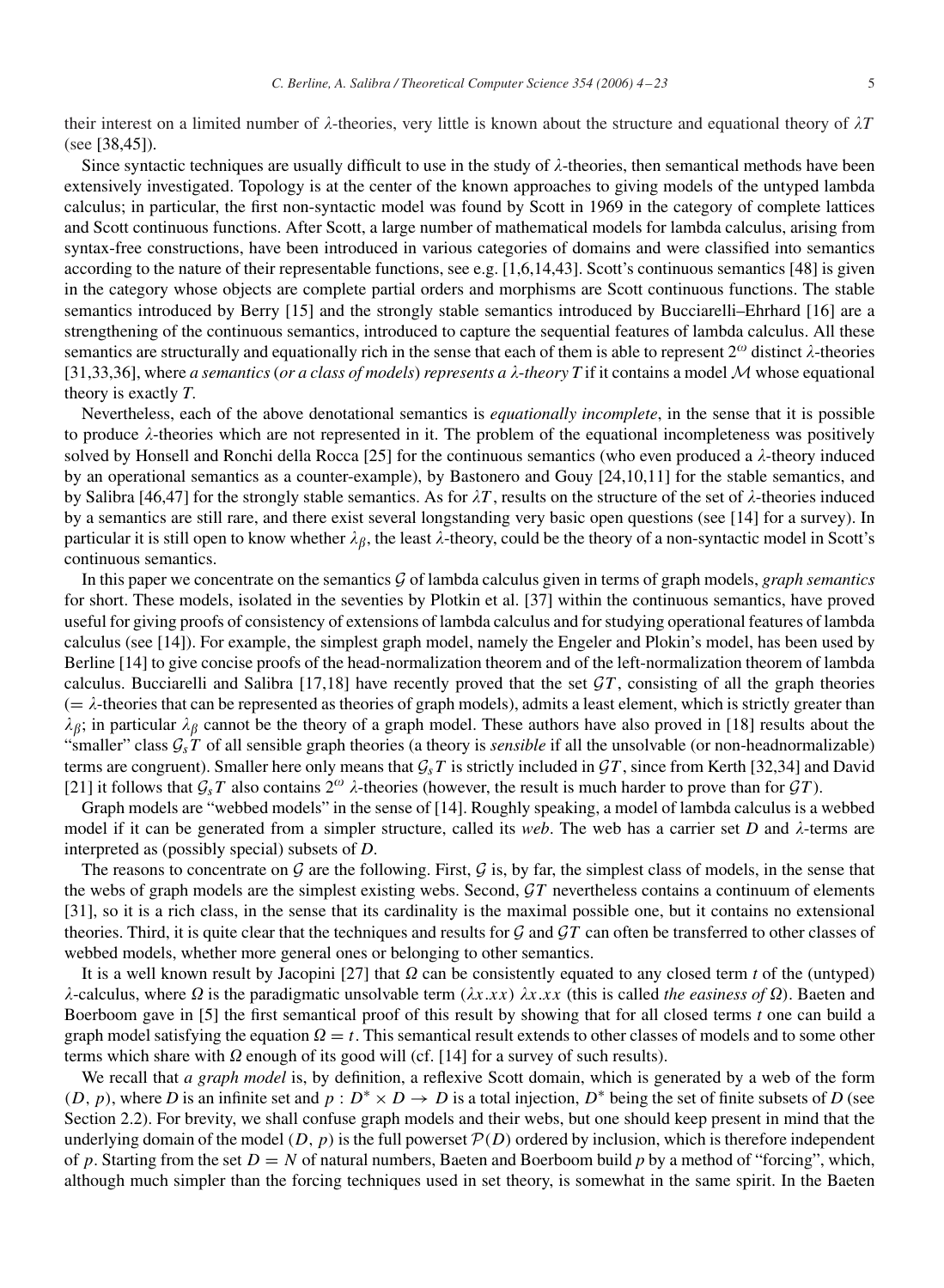and Boerboom setting, a *forcing condition* is a partial injection  $q : D^* \times D \to D$  and "*q* forces  $\alpha \in t$ ", abbreviated by  $q \Vdash \alpha \in t$ , means that for all total injections  $p \supseteq q$  we have that  $\alpha$  is in the interpretation of *t* in the model  $(D, p)$ . The game is to build *p* as an increasing union of forcing conditions which successively put in the interpretation of  $\Omega$  all the elements which are forced to be in the interpretation of *t* and exclude all the other ones.

In this paper we address the question of the "easiness" of sequences of  $\lambda$ -terms and of the  $\lambda$ -representability of sequences of continuous functions on  $P(D)$ , where *D* is any countable infinite set. Given two sequences  $\bar{t}$  and  $\bar{v}$  of the same length, we denote by  $\bar{t} = \bar{v}$  the set consisting of all the equations  $t_k = v_k$ . We say that a (possibly infinite) sequence  $\bar{t}$  of closed  $\lambda$ -terms is

- (1) *easy* if, for every other sequence  $\bar{v}$  (of same length) of closed  $\lambda$ -terms, the set  $\bar{t} = \bar{v}$  is consistent.
- (2) graph easy if, for every other sequence  $\bar{v}$  (of same length) of closed  $\lambda$ -terms, there is a graph model satisfying  $\bar{t} = \bar{v}$ . (Of course, "graph easy" implies "easy".)
- (3) *graph easy for functionals* if, for every sequence  $\bar{f}$  (of same length) of Scott continuous functions on  $\mathcal{P}(D)$ , there exists a graph model  $(D, p)$  such that  $t_k$  represents  $f_k$  in the model for every  $k$ .

We generalize Baeten and Boerboom's method of forcing, and apply it to show that there is a sequence  $(u_k)_{k \in \omega}$  of closed  $\lambda$ -terms satisfying the conditions expressed in the following two theorems.

**Theorem 1.** *The sequence*  $(\Omega u_k : k < \omega)$  *is graph easy.* 

**Theorem 2.** *The sequence*  $(\Omega u_k : k < \omega)$  *is graph easy for functionals.* 

The above theorems have clear incidence on our knowledge of  $\lambda T$  and on all the subsets  $\mathcal{C}T$  of  $\lambda T$ , where  $\mathcal C$  is any interesting class of models of  $\lambda$ -calculus in the continuous semantics which contains the class  $\mathcal G$  of all graph-models, and CT is the set consisting of the  $\lambda$ -theories of the models in C. For example, Theorem 1 implies the existence of  $2^{\omega}$ pairwise inconsistent graph theories (see Corollary [40\)](#page-14-0), and hence it shows that  $GT$ , and all the  $CT$  are as "wide" as possible.

The question of the  $\lambda$ -representability of (sequences of) continuous functions has not yet been addressed, as far as we know. Related works are only the very recent papers by Alessi et al. [\[3\]](#page-18-0) and Dezani–Lusin [\[22\],](#page-19-0) where the authors use intersection type systems (see [\[3,7,](#page-18-0)[19\]\)](#page-19-0) for synthesizing filter models of lambda calculus in which the interpretation of a simple easy term can be any filter described by a continuous predicate. The notion of simple easiness was introduced by Alessi–Lusin [\[4\]](#page-18-0) as a semantical tool to prove easiness. In fact, simple easiness implies easiness, while it is an open question whether easiness implies simple easiness. We should like to point out here that the main result in [\[3\]](#page-18-0) (that the interpretation of a simple easy term can be any filter described by a continuous predicate) can be also interpreted as a generalization of Baeten and Boerboom's method of forcing via the use of intersection type systems. However, the framework we have developed in this paper is more direct and general than the one used in [\[3\].](#page-18-0) We illustrate this with two examples, concerning the  $\lambda$ -representability of the minimal fixed point operator and of the pair union/ intersection.

One application of Theorem 2 that we develop here, concerns the lattice  $\lambda T$  of all  $\lambda$ -theories ordered by inclusion. In particular, by instantiating Theorem 2 we get the distributivity of the interval sub-lattice  $[\mathcal{L}] = \{S \in \lambda T : \mathcal{L} \subseteq S\}$ for a suitable finitely axiomatized  $\lambda$ -theory  $\mathcal{L}$ . The existence of a distributive interval sub-lattice of  $\lambda T$  was an open question, which arises naturally since Salibra [\[45\]](#page-19-0) proved that the lattice  $\lambda T$  *does not satisfy the modularity law* (which is a weak form of distributivity), and since Lusin and Salibra [\[38\]](#page-19-0) have shown, among other results on  $\lambda T$ , the existence of an interval sub-lattice satisfying a restricted form of distributivity (called meet semi-distributivity) expressed in the form of a quasi-identity. The interest for interval sub-lattices of  $\lambda T$  rather than arbitrary sub-lattices of  $\lambda T$  is explained in Section [6.](#page-14-0)

Another application that we develop here concerns the variety (i.e., equational class) of lambda abstraction algebras (**LAA**'s) and the variety of combinatory algebras (**CA**'s). **LAA**'s were introduced by Pigozzi and Salibra in [\[40,41\]](#page-19-0) as a purely algebraic theory of the untyped lambda calculus which nevertheless, and in contrast to Combinatory Logic, keeps all the functional intuitions. There is a close relationship between the lattice  $\lambda T$  of lambda theories and the variety **LAA**. In [\[44\]](#page-19-0) Salibra has shown that, for every variety of **LAA**'s, there exists exactly one lambda theory whose term algebra generates the variety. Thus, the properties of an arbitrary lambda theory can be studied by means of the variety of **LAA**'s generated by its term algebra. Many longstanding open problems of lambda calculus can be restated in terms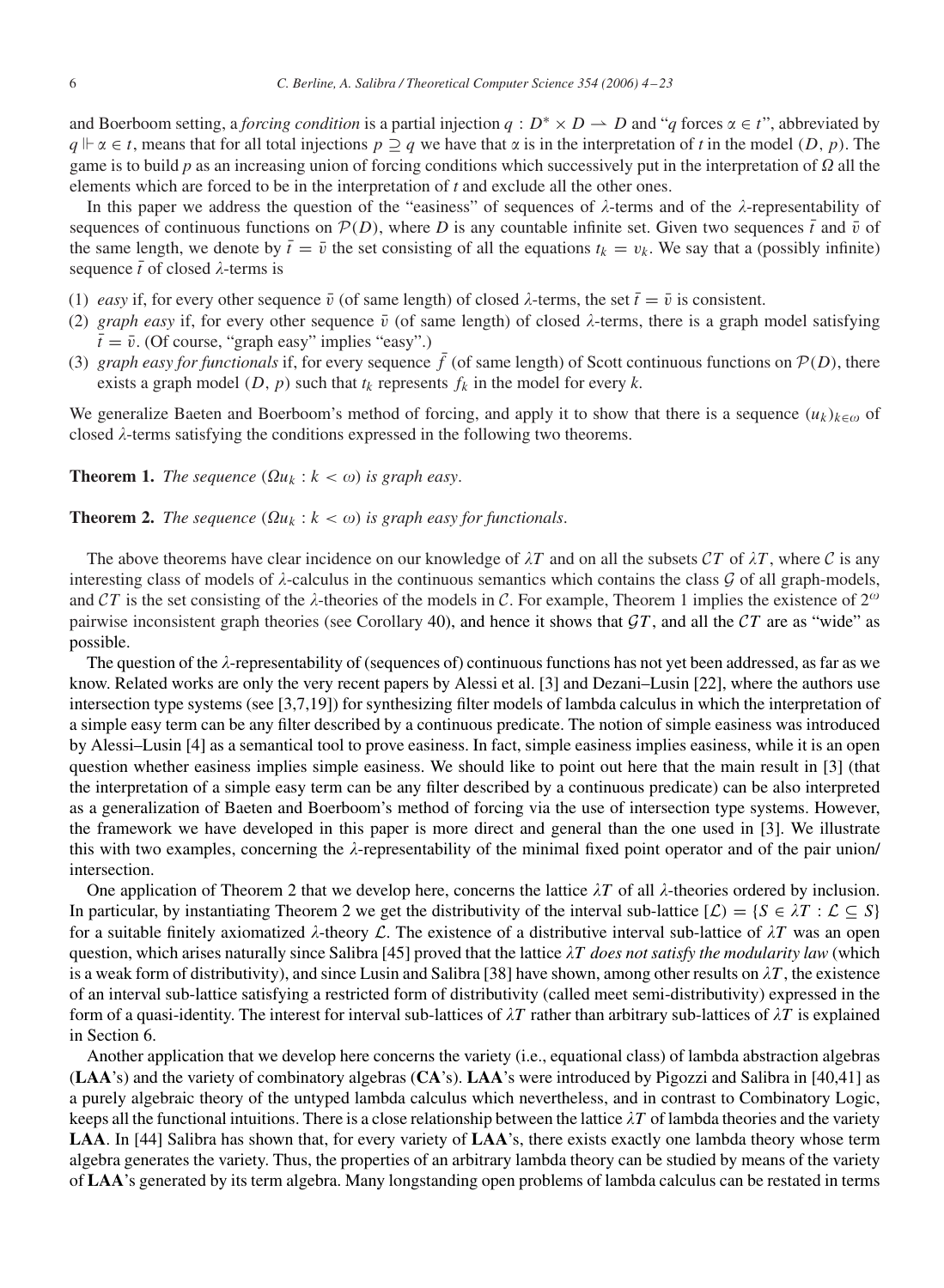<span id="page-3-0"></span>of algebraic properties of varieties of **LAA**'s. For example, the open problem of the order-incompleteness of lambda calculus [4[9,47\]](#page-19-0) asks for the existence of a lambda theory not arising as the equational theory of a nontrivially partially ordered model of lambda calculus. The order-incompleteness of lambda calculus is equivalent to the existence of an *n*-permutable variety of  $\bf{LAA}$ 's for some natural number  $n\geqslant2$  (see the remark after Theorem 3.4 in [49]; the definition of *n*-permutability can be found in [\[39\]\)](#page-19-0). As a consequence of Theorem 2, we show that there exist a congruence distributive variety of **LAA**'s and a congruence distributive variety of **CA**'s. The existence of varieties of **LAA**'s or **CA**'s satisfying strong algebraic properties, such as *n*-permutability or congruence distributivity, was an open problem since Salibra [\[45\]](#page-19-0) proved that the variety **LAA** is not congruence modular. The existence of a congruence distributive variety of LAA's shows, against a common belief, that the lambda calculus satisfies strong algebraic properties. We express hope to positively solve in the future the order-incompleteness problem by showing the existence of an *n*-permutable variety of **LAA**'s.

*The paper is organized as follows*: Section 2 is a preliminary section containing the definition of a graph model and recalling the two possible ways of building graph models out of partial webs, namely "*canonical completion*" and "*completion by forcing*". This section also surveys the most recent results about the lambda theories represented by graph models. In Section [3](#page-7-0) we introduce the generalized terms, which allow continuous functions of arbitrary arity as first-order function symbols, and we extend the classic notion of easiness of  $\Omega$  to sequences of generalized terms. In Section [4](#page-8-0) we show that Baeten and Boerboom's method works not only for forcing but more generally for weakly continuous operators, and also for generalized terms. This allows for the (optional) use of the (continuous) notion of partial interpretation as an alternative to forcing. We provide sequences of lambda terms of arbitrary finite length that are functionally graph easy. In Section [5](#page-11-0) we introduce the technical notions of flattening and of an orthogonal system of representatives (osr); then we give examples of infinite sequences of terms that admit an osr. These technicalities are applied to get infinite sequences of terms that are functionally graph easy. In Section [6](#page-14-0) it is shown that there exist a distributive interval sub-lattice of the lattice of lambda theories, a congruence distributive variety of lambda abstraction algebras, and a congruence distributive variety of combinatory algebras. Section [7](#page-17-0) is devoted to conclusions and future work.

# **2. Preliminaries**

# *2.1. Basic notations and conventions*

# 2.1.1. λ-calculus

In this paper  $\lambda$ -*calculus* will always mean *untyped*  $\lambda$ -calculus, and we adopt the notations of [\[6\].](#page-18-0) In particular  $\Lambda$  and  $\Lambda^{\circ}$  are, respectively, the set of  $\lambda$ -terms and of closed  $\lambda$ -terms. A  $\lambda$ -theory is a congruence on  $\Lambda$  (with respect to the operators of abstraction and application), which contains ( $\alpha$ )- and ( $\beta$ )-conversion. There is a smallest  $\lambda$ -theory, denoted here by  $\lambda_{\beta}$ , which is nothing else than ( $\alpha$ )- and ( $\beta$ )-conversion itself.  $\lambda$ -theories can of course also be seen as (specific) sets of equations between  $\lambda$ -terms. A  $\lambda$ -theory is *sensible* if all the unsolvable terms are congruent, and *semi-sensible* if no solvable term is equated to an unsolvable term (it is well known and easy to prove that sensible theories are semi-sensible). The smallest sensible  $\lambda$ -theory is traditionally denoted by  $\mathcal{H}$ .

# 2.1.2. The lattice of  $\lambda$ -theories

The set of lambda-theories ordered by inclusion is naturally equipped with a structure of complete lattice (see [\[6, Chapter 4\]\)](#page-18-0), where the meet of a family of  $\lambda$ -theories is their intersection, and the join is the least equivalence relation containing their union (and hence a congruence too). The bottom element of this lattice is the minimal  $\lambda$ -theory  $\lambda_{\beta}$ , while the top element is the inconsistent  $\lambda$ -theory. The lattice of  $\lambda$ -theories will be denoted by  $\lambda T$ . The sets of semi-sensible  $\lambda$ -theories and of sensible  $\lambda$ -theories constitute sub-lattices of  $\lambda T$ .

### *2.1.3. Lattice identities*

In the context of lattices an identity in the binary symbols {+*,* ·} is called a *lattice identity* ("+" is intended for *sup* and "·" for *inf* ). A lattice identity is trivial if it holds in every lattice and nontrivial otherwise.

Given the lattice  $\lambda T$  of  $\lambda$ -theories, we interpret the variables of a lattice identity as  $\lambda$ -theories, and for arbitrary  $\lambda$ -theories *T* and *S* we interpret  $T + S$  as the lambda theory generated by the union of the two relations, and  $T \cdot S$  as the intersection (as usual, we shall write  $TS$  for  $T \cdot S$ ).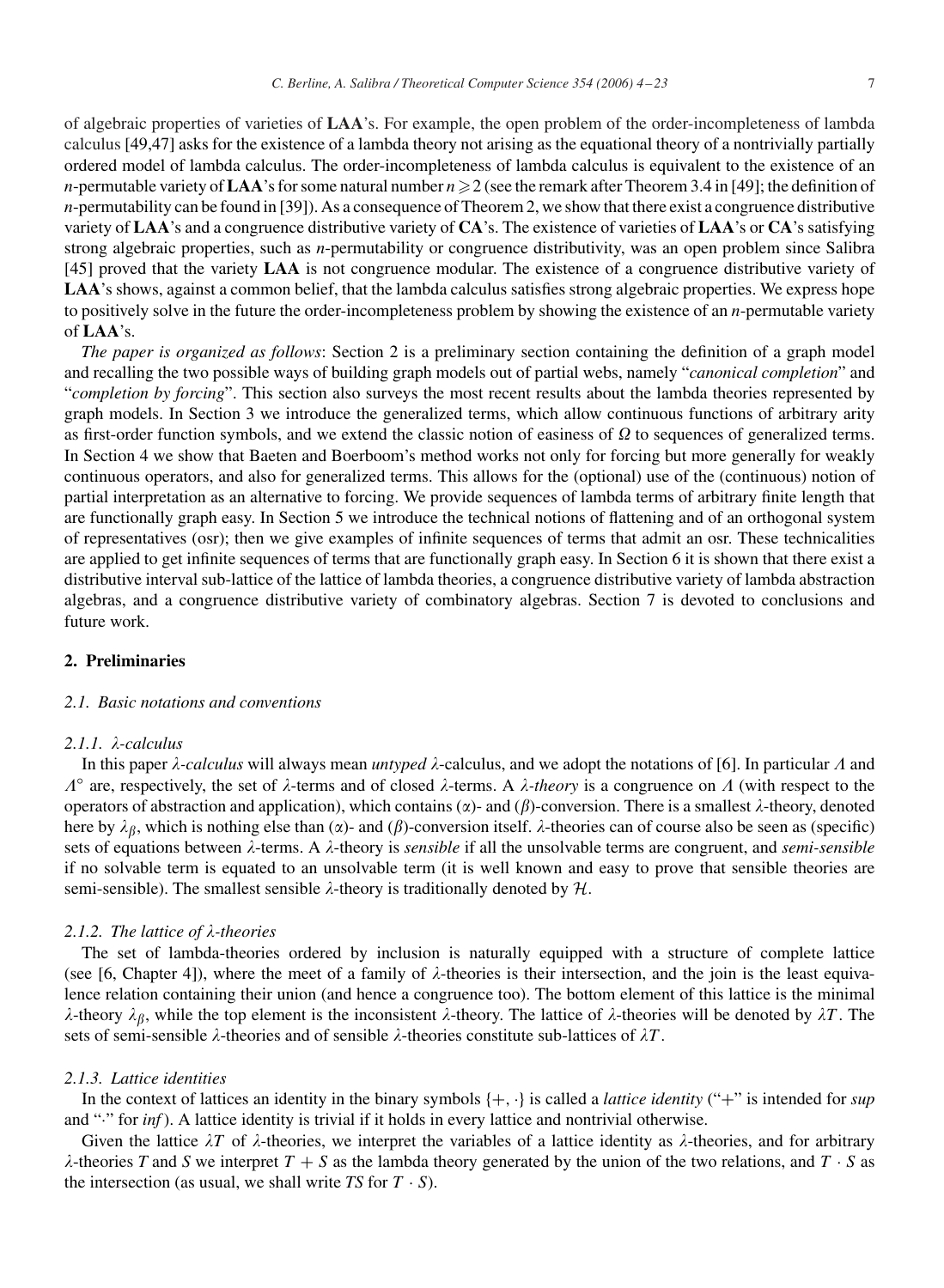<span id="page-4-0"></span>A *quasi-identity* is an implication with an equational conclusion and a finite number of equational premises. A quasiidentity in the language of lattices is satisfied by the lattice of lambda-theories if the conclusion of the quasi-identity is satisfied by all the lambda theories that satisfy the premises.

### *2.1.4. Sets*

For every set *S*, *S*<sup>\*</sup> is the set of all finite subsets of *S*, while  $P(S)$  is the powerset of *S* and  $S^{<\omega}$  (resp.  $S^{\omega}$ ,  $S^{\leq \omega}$ ) is the set of all finite (resp. infinite, resp. finite or infinite) sequences of elements of  $S$ ;  $l(\bar{s})$  denotes the length of the sequence  $\bar{s}$ . When writing  $g(\bar{x})$ , where *g* is a function and  $\bar{x}$  a sequence of elements of the domain of *g*, we shall of course always understand that  $l(\bar{x})$  is the arity of *g*. Finally, for any function  $f : S \to S'$  we shall define  $f^+ : \mathcal{P}(S) \to \mathcal{P}(S')$  by  $f^+(X) = \{f(x) : x \in X\}.$ 

## *2.1.5. Scott's semantics*

*Cpos* (complete partial orders) and (*Scott*-) *continuous functions* between cpos are defined in [\[6, Chapter I.2\].](#page-18-0) Given a set *S*, and an element  $\perp$  not in *S*, the flat cpo  $S_{\perp}$  is the order  $(S \cup \{\perp\}, \leqslant)$  where  $x \leqslant y$  if and only if  $x = \perp$  or  $x = y$ . If *C*, *C'* are cpos then  $[C \to C']$  denotes the cpo of all the continuous functions from *C* into *C'*. A *reflexive cpo* is a triple  $(C, A, \lambda)$  such that  $\lambda \in [[C \to C] \to C]$  and  $A \in [C \to [C \to C]]$  and  $A \circ \lambda = id$ . Reflexive cpos are models of  $\lambda$ -calculus in a way which is recalled in Section 2.2 (for more details see [\[6, Chapter V.5\]\)](#page-18-0). We are mainly (but not always) interested in cpos of the form  $(\mathcal{P}(D), \subseteq)$ , for some infinite countable set *D*. In this case  $\subseteq$  will be understood as set inclusion. By "*a continuous function g of arity n on*  $P(D)$ " we mean:  $g \in [P(D)^n \to P(D)]$ .

#### *2.1.6. Further conventions*

Greek letters  $\alpha$ ,  $\beta$ , ... will always denote elements of a set *D* specified by the context (from Section [3](#page-7-0) on, *D* will be any fixed countable infinite set). Small Latin letters *a*, *b*, *c* will denote elements of  $D^*$ , and  $\bar{a}$ , *b*,  $\bar{c}$ ... elements of  $(D^*)^{<\omega}$ . Also,  $(a, \alpha)$  is the usual set-theoretical pair, and  $(\bar{a}, \alpha)$  is defined by induction as follows:  $(b\bar{c}, \alpha) =_{def} (b, (\bar{c}, \alpha))$ .

#### *2.1.7. Traces of continuous functions*

A continuous function *g* on  $P(D)$ , of any arity, is completely determined by its *trace*, which is defined by:

$$
tr(g) =_{def} \{ (\bar{a}, \alpha) : \alpha \in g(\bar{a}) \}.
$$
 (1)

The trace is, essentially, the relevant part of  $graph(g)$ , the graph of  $g$ ; "essentially" refers to the fact that, if  $g$  is unary, say, then  $tr(g) \subseteq D^* \times D \subseteq \mathcal{P}(D) \times D$ , while  $graph(g) \subseteq \mathcal{P}(D) \times \mathcal{P}(D)$ .

#### *2.2. Graph models*

The class of graph models belongs to Scott's continuous semantics. Graph models owe their name to the fact that continuous functions are encoded in them via (a sufficient fragment of) their graphs, namely their traces.

As mentioned in the introduction, a *graph model* is a model of the untyped  $\lambda$ -calculus that is generated from a web  $(D, p)$  in a way that will be recalled below. Historically, the first graph model was Plotkin and Scott's  $P_{\omega}$  (see e.g. [\[6\]\)](#page-18-0), which is also known in the literature as "the graph model". The simplest graph model,  $\mathcal{E}$ , was introduced soon afterwards, and independently, by Engeler [\[23\]](#page-19-0) and Plotkin [\[42\].](#page-19-0) More examples can be found in [\[14\].](#page-18-0)

For brevity we shall confuse the model and its web and so we define:

**Definition 1.** A *graph model* is a pair  $(D, p)$ , where *D* is an infinite set and  $p : D^* \times D \to D$  is an injective total function.

Such a pair will also be called a *total pair*. A total pair  $(D, p)$  generates a reflexive cpo  $(\mathcal{P}(D), \lambda_p, A_p)$ , and hence a model of  $\lambda$ -calculus. The continuous function  $\lambda_p \in [[\mathcal{P}(D) \to \mathcal{P}(D)] \to \mathcal{P}(D)]$  is defined by  $\lambda_p = p^+ \circ tr$ , where *tr* is defined in (1) above, and  $p^+$  is the straightforward extension of *p* to  $P(D^* \times D)$ . This definition extends to continuous functions of arbitrary arity on  $P(D)$ ; in other words, for any such function *g*, we have:

$$
\lambda_p(g) = \{p(\bar{a}, \alpha) \; : \; \alpha \in g(\bar{a})\}.
$$
\n<sup>(2)</sup>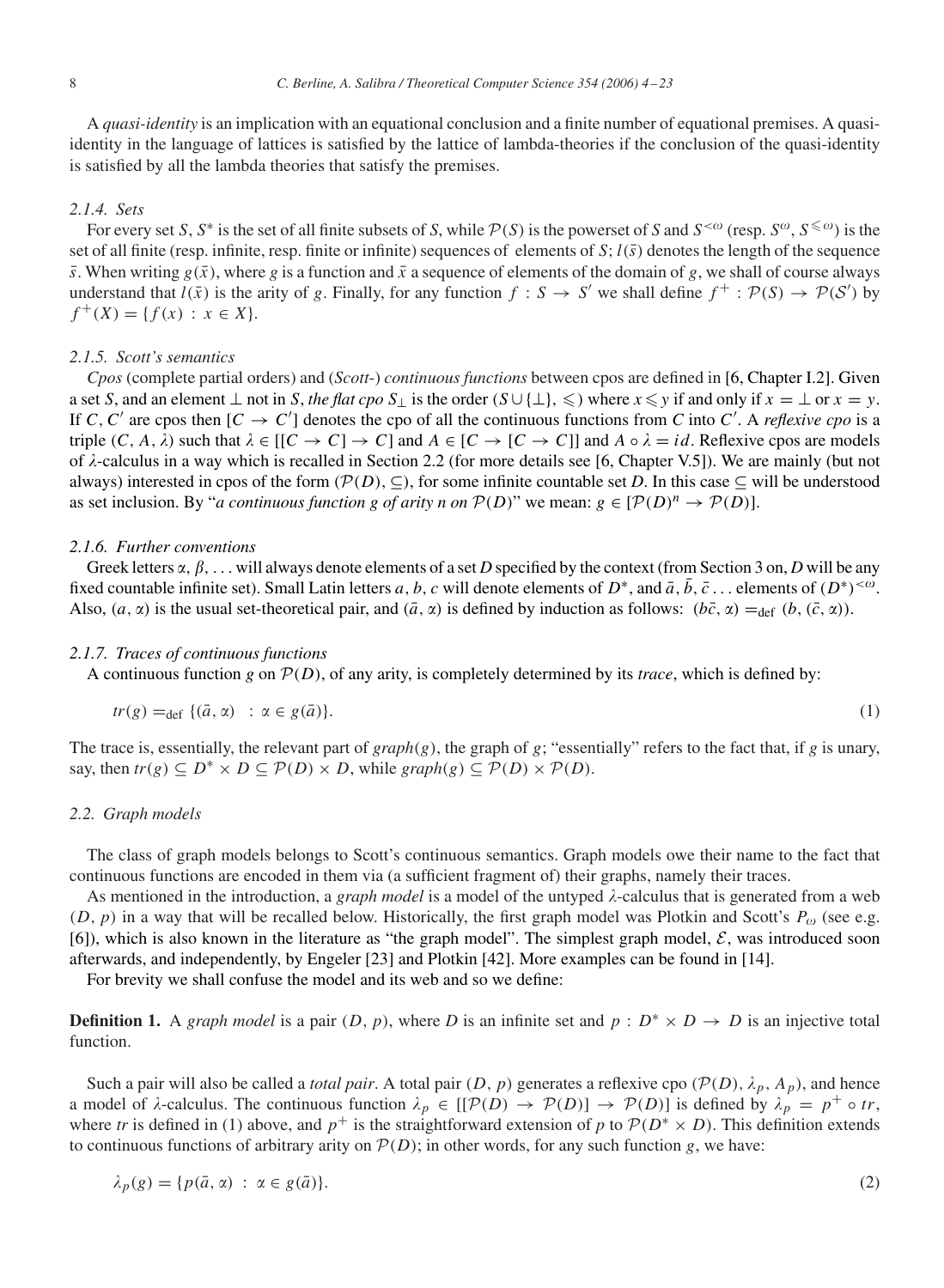<span id="page-5-0"></span>The left inverse  $A_p \in [\mathcal{P}(D) \to [\mathcal{P}(D) \to \mathcal{P}(D)]]$  of  $\lambda_p$  (that allows one to interpret application in the model) is defined by:

 $A_p(X)(Y) = \{ \alpha \in D : (\exists a \subseteq Y) p(a, \alpha) \in X \},\$ 

where *X*, *Y* are arbitrary subsets of *D*. When no ambiguity will occur we write *XY* instead of  $A_p(X)(Y)$ . More generally, for  $\overline{Y} = (Y_1, \ldots, Y_n)$ ,  $X\overline{Y}$  is defined as  $(\ldots((XY_1) \ldots)Y_n)$ .

Let  $Env_D$  be the set of *D*-environments  $\rho$  mapping the set of the variables of  $\lambda$ -calculus into  $P(D)$ . For  $\rho \in Env_D$ and  $X \in \mathcal{P}(D)$  let  $\rho[x : X]$  be the environment which takes value *X* on *x* and coincides with  $\rho$  on all other variables. The interpretation  $t^p : Env_D \rightarrow \mathcal{P}(D)$  of a  $\lambda$ -term *t* that is relative to  $(D, p)$  is defined by induction as follows:

$$
\bullet \ \ x_{\rho}^{p} = \rho(x),
$$

- $(tu)_{\rho}^{p} = A_{p}(t_{\rho}^{p})(u_{\rho}^{p}) = {\alpha : (\exists a \subseteq u_{\rho}^{p})p(a, \alpha) \in t_{\rho}^{p}}},$
- $(\lambda x. t)_\rho^p = \lambda_p(X \in \mathcal{P}(D) \mapsto t_{\rho[x:X]}^p) = \{p(a, \alpha) : \alpha \in t_{\rho[x:a]}^p\}.$

Since  $t_p^p$  only depends on the value of  $\rho$  on the free variables of *t*, we just write  $t^p$  if *t* is closed. The following trivial example will be used in the Appendix.

**Example 2.**  $(\lambda x . x)^p = \{p(a, \alpha) : \alpha \in a\}.$ 

We turn now to the interpretation of  $\Omega = \delta \delta$  in graph models, where  $\delta = \lambda x.x.x$ . It is easy to check that the interpretation of  $\Omega$  in  $P_{\omega}$  and  $\mathcal E$  is Ø; but, fortunately, this is not always the case. The following lemma gives a necessary condition and a sufficient condition for  $\alpha \in D$  to be in the interpretation of  $\Omega$  in  $(D, p)$ , but, first, two remarks on the interpretation of  $\delta$  are in order.

**Remark 3.** (i)  $p(a, \alpha) \in \delta^p \Longleftrightarrow \alpha \in aa$ . (ii)  $(\alpha \in X X \text{ and } X \subseteq \delta^p) \Longrightarrow \exists a \subseteq X(p(a, \alpha) \in X \text{ and } \alpha \in aa).$ 

**Lemma 4** (*Baeten and Boerboom* [\[5\]](#page-18-0)). Let  $(D, p)$  be a graph model and  $\alpha \in D$ , then:

(i) If  $\alpha \in \Omega^p$ , then there exists a such that  $p(a, \alpha) \in a$ . (ii) *If there exists*  $\beta \in D$  *such that*  $p({\beta}, \alpha) = \beta$ *, then*  $\alpha \in \Omega^p$ *.* 

**Proof.** (i) If  $\alpha \in \Omega^p = \delta^p \delta^p$  then

 $\exists a_1 \subseteq \delta^p(p(a_1, \alpha) \in \delta \text{ and } \alpha \in a_1a_1)$  (Remark 3(ii) with  $X = \delta^p$ )  $\exists a_2 \subseteq a_1(p(a_2, \alpha) \in a_1 \text{ and } \alpha \in a_2a_2)$  (Remark 3(ii) with  $X = a_1$ ) *...*

 $\exists a_{n+1} \subseteq a_n(p(a_{n+1}, \alpha) \in a_n \text{ and } \alpha \in a_{n+1}a_{n+1})$  (Remark 3(ii) with  $X = a_n$ ).

Now, since  $a_1$  is a finite set and the sequence  $a_n$  is decreasing, there is an *n* such that  $a_n = a_{n+1}$ ; hence  $p(a_n, \alpha) \in a_n$ . (ii) By definition of application,  $p({\{\beta\}}, \alpha) = \beta$  implies  $\alpha \in {\{\beta\}}{\{\beta\}},$  hence  $p({\{\beta\}}, \alpha) \in \delta^p$  (Remark 3(i)); hence  $\beta \in \delta^p$  and  $\alpha \in \delta^p \delta^p = \Omega^p$ , since application is monotone with respect to inclusion.  $\square$ 

A graph model  $(D, p)$  *satisfies*  $t = u$ , written  $(D, p) \models t = u$ , if  $t^p = u^p$ , or, equivalently, if  $t^p_\rho = u^p_\rho$  for all environments  $\rho$ . The  $\lambda$ -theory  $Th(D, p)$  induced by  $(D, p)$  is defined as

$$
Th(D, p) = \{t = u : t, u \in A \text{ and } t^p = u^p\}.
$$

A --theory induced by a graph model will be called a *graph theory*. A graph model is called *sensible* (rep.*semi-sensible*) if its theory is:

**Notation 5.** G and  $\mathcal{G}_s$  are the classes of graph models and sensible graph models respectively, while  $\mathcal{G}T$ ,  $\mathcal{G}_sT$  are respectively the classes of graph theories, and of sensible graph theories.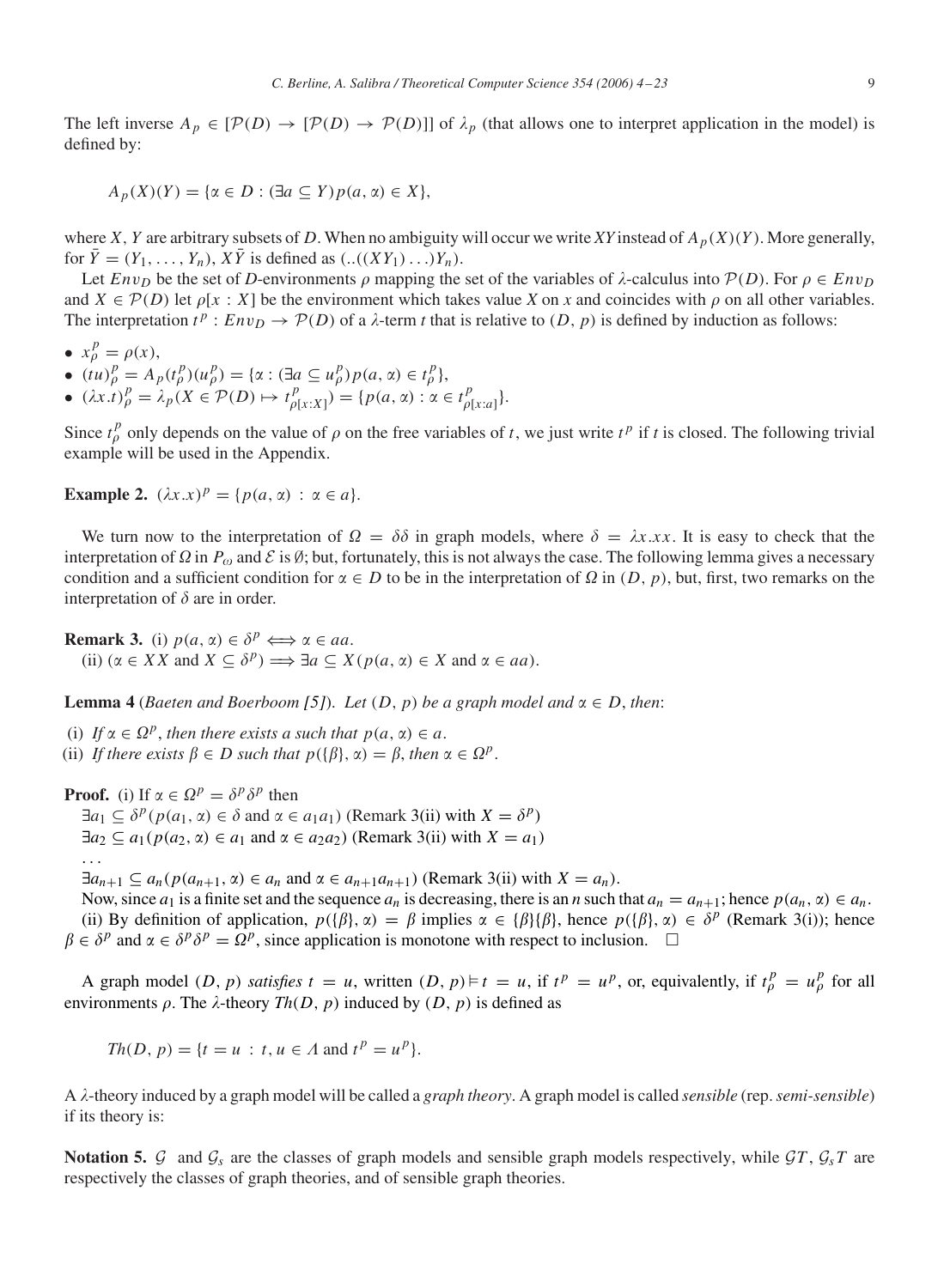## *2.3. Building graph models from partial pairs*

There are other classes of models that can be generated from webs, but graph models are the models with the simplest (= less structured) webs, and the most easily feasible to deal with the interpretation of terms. Some of these classes belong to the continuous semantics and include  $G$ , others belong to other semantics (for example the Berry/Girard stable semantics). These classes of webbed models, as well as the techniques for studying these models and their  $\lambda$ -theories are surveyed in [\[14\].](#page-18-0)

For proving the consistency of extensions of  $\lambda$ -calculus, or more generally for studying the lattice  $\lambda T$  of  $\lambda$ -theories one is interested in building models subject to specified equational or/and inequational constraints. The class of graph models offers a great wealth of models that are furthermore feasible. For this reason this is the first class of models to experiment with.

*There are two known methods for building graph models*, namely: by *forcing* or by *canonical completion*. Both methods can be extended to the other classes of webbed models (with more or less ease!), both methods consist in completing a partial pair into a total one, i.e. into a graph model.

In the setting of graph models, the *general definition of a partial pair* (see [\[14\]\)](#page-18-0), which allows one to cover both methods, is the following: A *partial pair* is a pair *(A, q)* where *A* is any set and *q* is a partial (possibly total) injection from  $A^* \times A$  to *A*, written  $q : A^* \times A \to A$ . Examples of partial pairs are: all the graph models, and the empty pair *(*∅*,* ∅*)*. For dealing only with the forcing method, a more restricted definition is sufficient, which we shall introduce later on.

*The canonical completion method* was, de facto, introduced by Plotkin and Engeler, since their model  $\mathcal E$  is nothing else than the canonical completion of *(*∅*,* ∅*)*. It was systematized by Longo for graph models [\[37\],](#page-19-0) who proved in particular that the graph model  $P_{\omega}$  is the canonical completion of  $(\{0\}, \{(0, 0, 0\})$ , up to isomorphism. It was then used on a larger scale by Kerth, who used it, for example, to prove the existence of  $2^\omega$  distinct graph theories, and also transferred it to other semantics [\[32,33,36\],](#page-19-0) and by Bucciarelli–Salibra in [\[17,18\].](#page-19-0) *Canonical* here refers to the fact that the graph model  $(D, p)$  is built in an inductive (and "canonical") way from the partial pair  $(A, q)$  we start with, and is completely determined by it. Furthermore, if the partial web is *positive* (in the sense of [\[14\]\)](#page-18-0) then *(D, p)* is sensible. Finally if one can apply the strong approximation theorem in the spirit of Hyland [\[26\]](#page-19-0) and Wadsworth [51], which is the case for  $P_{\omega}$  and  $\mathcal{E}$ , then  $Th(D, p)$  is completely known:  $(D, p)$  equates two terms if and only if they have the same Böhm tree. For more details, and for the extension of the method to other classes of webbed models see [\[14\].](#page-18-0)

*The forcing method* that we shall present below, originates in Baeten and Boerboom [\[5\].](#page-18-0) In the simpler presentation proposed by Zylberajch [52], it starts from a partial pair  $(D, p_0)$ , <sup>1</sup> where *D* is an infinite countable set, and builds by induction a total  $p : D^* \times D \to D$ , hence a graph model  $(D, p)$ . The inductive construction depends here not only on  $p_0$  but also on the consistency problem we are interested in, and it heavily exploits the fact that the interpretation of  $\Omega$ can be quite freely constrained. The method was generalized to other classes of webbed models in Jiang [\[29,30\],](#page-19-0) Kerth [\[32,35\],](#page-19-0) and such a generalization was used by Bastonero to build an extensional model of the continuous semantics, whose theory could be realized neither by a model in the stable semantics nor by a hypercoherence model (such models belong to the strongly stable semantics) [\[8,9\].](#page-18-0) It was also generalized to families of terms having a similar behavior as  $\Omega$  by Zylberajch [52]. Note that, although  $(D, \emptyset)$  is a positive web, no model built by completing  $(D, \emptyset)$  by forcing will be sensible, and furthermore most of them will be clearly non-semi-sensible.

*A last difference between both methods* is that if we start with a recursive partial web, the canonical completion will build a recursive total web (hence a graph model that can be viewed as a reasonable intersection type system), whilst nontrivial forcing always creates a nonrecursive web.

### *2.3.1. The partial interpretation method*

In this paper we highlight the fact that the key reason why constructions by forcing are possible is that forcing induces a family of "weakly continuous functions" (see Definition [10\)](#page-8-0). We also introduce the notion of a partial interpretation of a term and note that it induces a family of Scott-continuous functions. Hence partial interpretations can be used as an alternative to forcing to build models by using a similar method; in particular, all the results proved in this paper can be obtained in both ways. The two notions are distinct (forcing is not continuous, as proved in the Appendix), but

<sup>&</sup>lt;sup>1</sup> As a matter of fact  $p_0 = \emptyset$  in [\[5\]](#page-18-0) and in all the other authors quoted, but here we shall need this more general setting.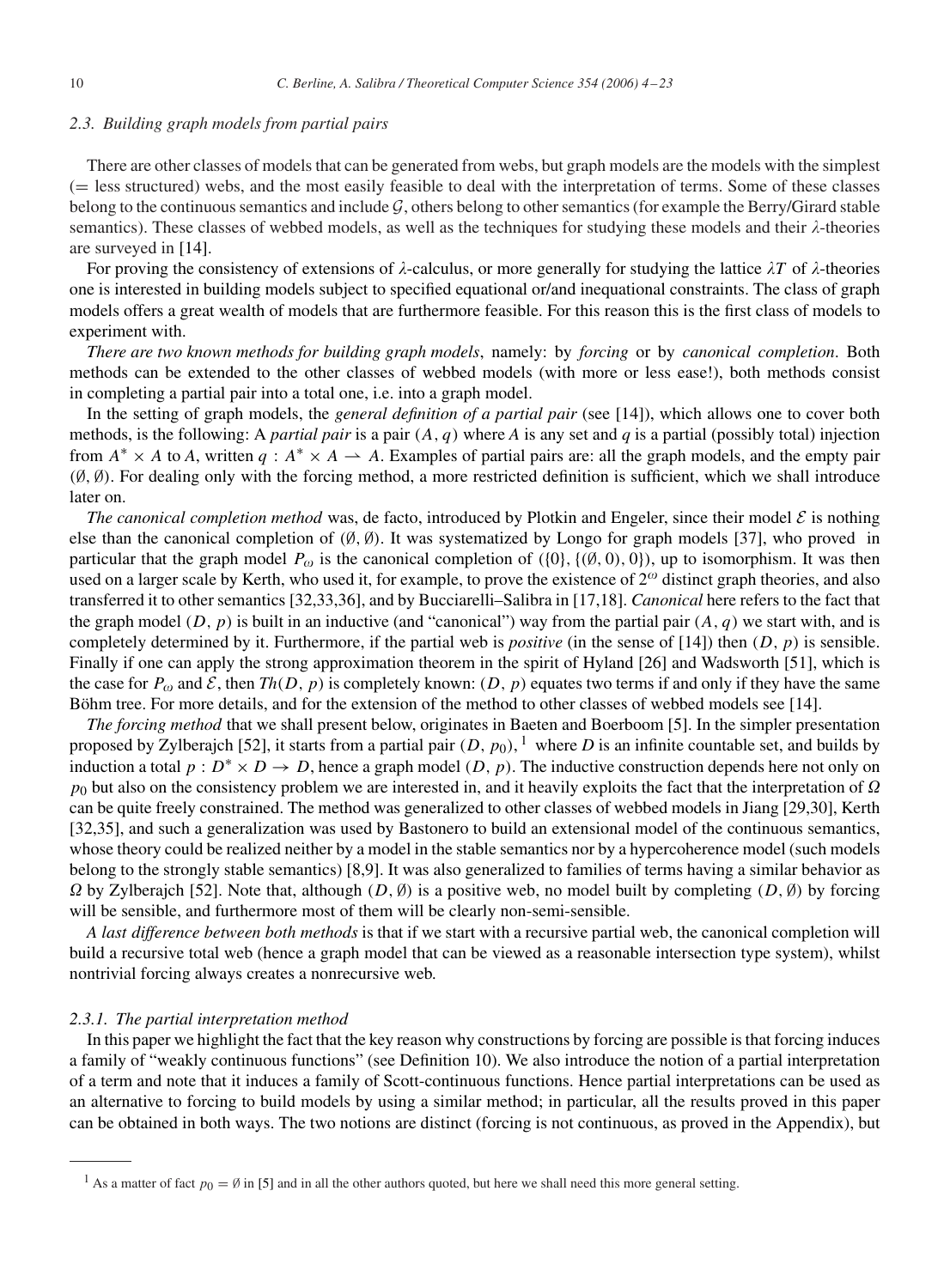<span id="page-7-0"></span>their use is essentially equivalent; in most cases it is a matter of taste, even if sometimes one or the other may appear to be more direct.

#### *2.3.2. Convention*

From now on we shall only deal with the forcing-like methods, and hence we shall work with some fixed countable infinite set *D*.

#### **3. Generalized terms and easy sequences: basic definitions**

#### *3.1. Generalized terms*

In the next section we shall extend the classic notion of easiness of  $\Omega$  to a more general class of terms, which allows continuous functions of arbitrary arity as first-order function symbols. All the results proved in the remaining sections, could be proved by working with pure  $\lambda$ -terms only (we first did it that way), but with more sophisticated tools. The interest of putting continuous functions in the language is that it allows for cleaner statements, simpler and more straightforward proofs, and, finally, that all the applications are evident corollaries. One may also wonder why adding genuine functions and not only elements of  $\mathcal{P}(D)$  is necessary, since after all every function f is coded in each  $(D, p)$  by  $\lambda_p(f) \in \mathcal{P}(D)$ ; once more, the answer is that it is much simpler to do it that way.

**Definition 6.** The set  $\Lambda_D$  of the *generalized*  $\lambda$ -terms (relatively to *D*), or *gen*-terms is defined as the smallest set such that:

- (i)  $V \subseteq A_D$ , where *V* is the set of variables of  $A$ ,
- (ii)  $\mathcal{P}(D) \subseteq \Lambda_D$ ,
- (iii) if  $t, u \in A_D$ , then  $tu$  is in  $A_D$ ,
- (iv) if  $t \in A_D$  and  $x \in V$  then  $\lambda x. t \in A_D$ ,
- (v) if  $f \in [\mathcal{P}(D)^n \to \mathcal{P}(D)]$ ,  $1 \le n$ , and  $\bar{t} \in A_D^n$ , then  $f(\bar{t}) \in A_D$ .

 $A_D^{\circ}$  is defined as the set of closed gen-terms.

Recall that  $\Lambda$  is the set of terms obtained by removing (ii) and (v) from the above definition. Hereafter the elements of  $\Lambda$  will be called *pure terms*.

Thus, *f* is not a gen-term, while  $\lambda \bar{x}$ .  $f(\bar{x})$  is ( $\lambda \bar{x}$  should be understood as  $\lambda x_1 \ldots \lambda x_n$  if  $\bar{x} = (x_1, \ldots, x_n)$ ). To be more formal we should have introduced one new symbol for each element of  $P(D) \cup \bigcup_{n \in \omega} [P(D)^n \to P(D)].$ A *redex* is a gen-term of the form  $(\lambda x.t)u$ , where *t*, *u* are gen-terms, and its reduct is defined as usual. We extend  $\beta$ -equivalence to gen-terms in a straightforward way: we just add to the usual rules the fact that it should be a congruence also with respect to the first-order functions, in other words  $t_1 = \beta t'_1, \ldots, t_n = \beta t'_n$  should imply  $f(t_1, \ldots, t_n) = \beta$  $f(t'_1, \ldots, t'_n)$ ; in particular, no rule taking the evaluation of functions into account is given at the syntactic level. The *interpretation*  $t^p$  of the gen-term *t* in the graph model  $(D, p)$  is once more defined by induction on *t*. Cases (i), (iii) and (iv) are as in Section [2.2,](#page-4-0) while the interpretations of  $X \subseteq D$  and  $f(t_1, \ldots, t_n)$  are the obvious ones:

$$
X_{\rho}^{p} = X;
$$
  $f(t_1, ..., t_n)_{\rho}^{p} =_{def} f((t_1)_{\rho}^{p}, ..., (t_n)_{\rho}^{p}).$ 

It is clear that this interpretation coincides with that of Section [2.2](#page-4-0) for pure  $\lambda$ -terms. Satisfaction in  $(D, p)$  of an equation  $t = t'$ , for  $t, t' \in A_D$  is defined as usual by  $t_p^p = t_p'^p$  for all  $\rho$ . It is then clear that any graph model equates  $\beta$ -equivalent gen-terms and respects the behavior of the added functions, that is, if *f* is an *n*-ary continuous function which takes value *Y* ∈  $P(D)$  on  $X_1, ..., X_n$  ∈  $P(D)$ , then all graph models on *D* will satisfy  $f(X_1, ..., X_n) = Y$ . Furthermore, it is easy to check that

$$
(D, p) \models \lambda \bar{x}. f(\bar{x}) = \lambda_p(f),
$$

where  $\lambda_p(f)$  is the code of *f* in  $(D, p)$ .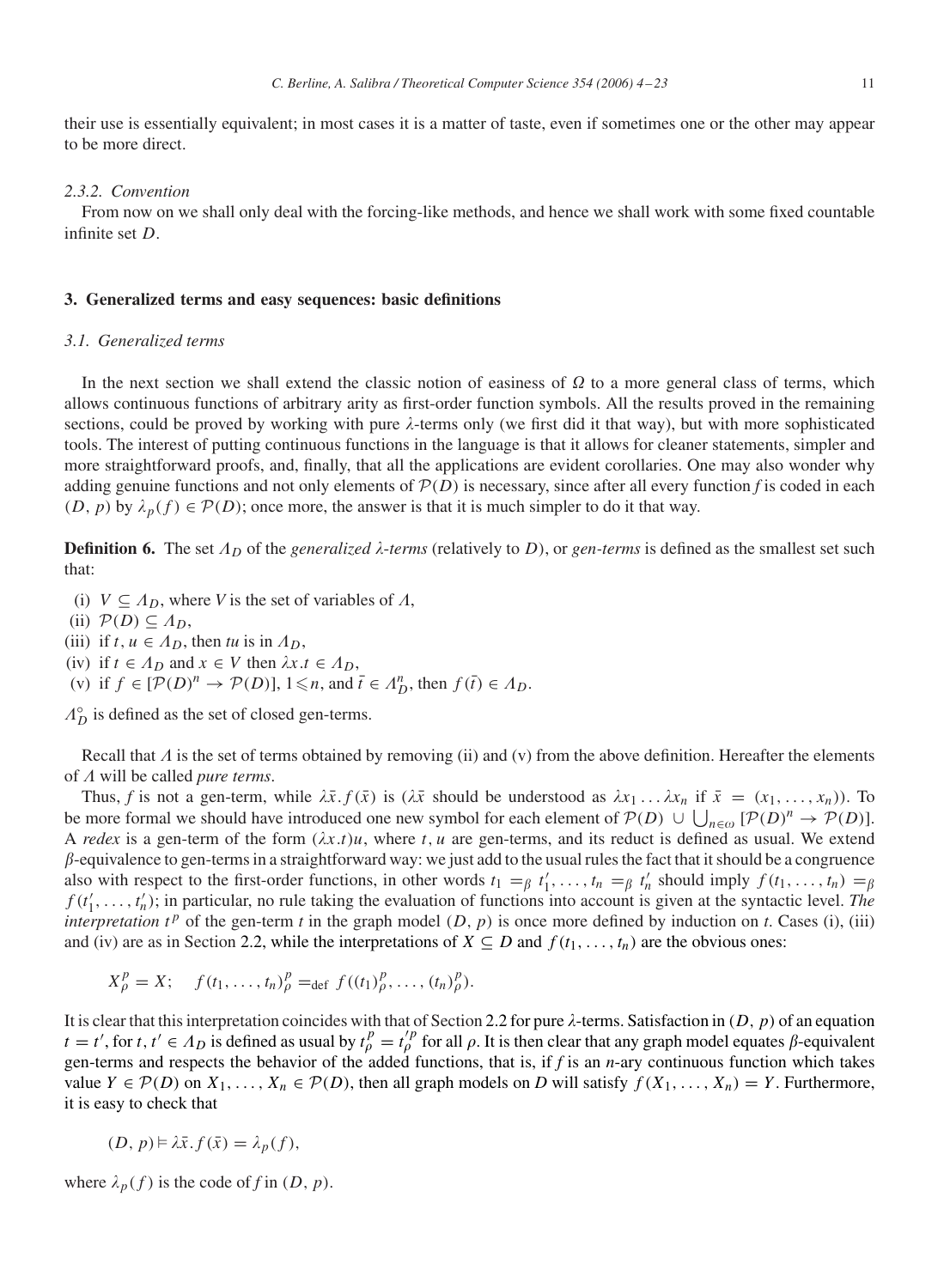# <span id="page-8-0"></span>*3.2. Partial interpretations*

We extend the notion of interpretation of a gen-term from total pairs to partial pairs. In the sequel we shall always have the choice of using either total interpretations plus forcing, or partial interpretations (and no forcing).

**Definition 7.** Let  $(D, q)$  be a partial pair. Given  $t \in \Lambda_D$  we define  $t^q$  by induction on t:

(i)  $x_{\rho}^{q} = \rho(x),$ (ii)  $X_{\rho}^{q} = X$ , (iii)  $(tu)_{\rho}^{q} = {\alpha \in D : (\exists a \subseteq u_{\rho}^{q}) [(a, \alpha) \in dom(q) \land q(a, \alpha) \in t_{\rho}^{q}]},$  $(iv)$   $(\lambda x. t)_{\rho}^{q} = \{q(c, \gamma) \in D : (c, \gamma) \in dom(q) \land \gamma \in t_{\rho[x:c]}^{q}\},$ (v)  $(f(t_1, ..., t_n))^q_\rho = f((t_1)^q_\rho, ..., (t_n)^q_\rho).$ 

We write  $t^q$  for  $t^q_\rho$  if  $t \in A_D^\circ$  is a closed gen-term.

## *3.3. Easy sequences of terms*

We now define easy sequences of terms.

Given two sequences  $\bar{t}$  and  $\bar{t}'$  of the same length, we denote by  $\bar{t} = \bar{t}'$  the set consisting of all the equations  $t_k = t'_k$ .

**Definition 8.** Let  $\bar{s}$  be a (possibly infinite) sequence of closed pure  $\lambda$ -terms, then:

- (i)  $\bar{s}$  is *easy* if for all sequences  $\bar{t} \in (A^{\circ})^{l(\bar{s})}$  the set  $\bar{t} = \bar{s}$  is consistent.
- (ii)  $\bar{s}$  is *graph easy* if for all sequences  $\bar{t} \in (A^{\circ})^{l(\bar{s})}$  there is a graph model satisfying  $\bar{t} = \bar{s}$ .
- (iii)  $\bar{s}$  is *functionally graph easy* if for all countable sets *D* and all sequences  $\bar{t} \in (A_D^{\circ})^{l(\bar{s})}$  there is a graph model of web *D* satisfying  $\bar{t} = \bar{s}$ .

Of course  $(iii) \implies (ii) \implies (i)$ .

### **4. Baeten and Boerboom's proof revisited**

#### *4.1. Weakly continuous operators are the point*

We observe here that Baeten and Boerboom's proof, in Zylberajch's style, works for any weakly continuous operator (instead of forcing) and that easiness with respect to all closed gen-terms holds.

**Notation 9.** *Q* is the cpo of partial (including total) injections  $q : D^* \times D \rightarrow D$ , partially ordered by inclusion of their graphs.

By "*a total p*" we shall always mean "an element of *Q* which is total" (equivalently: which is maximal). The domain and range of  $q \in Q$  are denoted by  $dom(q)$  and  $range(q)$ , we shall also confuse the partial injections and their graphs. Given any set *S* and any function  $H: Q \to \mathcal{P}(S)$ , we shall use  $H_q$  for  $H(q)$  when more convenient.

**Definition 10.** A function  $H : Q \rightarrow \mathcal{P}(S)$ , where *S* is any countable infinite set, is *weakly continuous* if it is monotone with respect to inclusion and if furthermore, for all total  $p \in Q$  and  $\alpha \in H(p)$ , there is a finite  $q \subseteq p$  such that  $\alpha \in H(q)$ .

Since we are working with a countable infinite *D*, the difference with continuity comes of course from the fact that there exist infinite elements of *Q* which are not total.

**Theorem 11.** *Given any weakly continuous function*  $H: Q \to \mathcal{P}(D)$ *, there is a total p such that*  $(D, p) \models \Omega = H_p$ *.*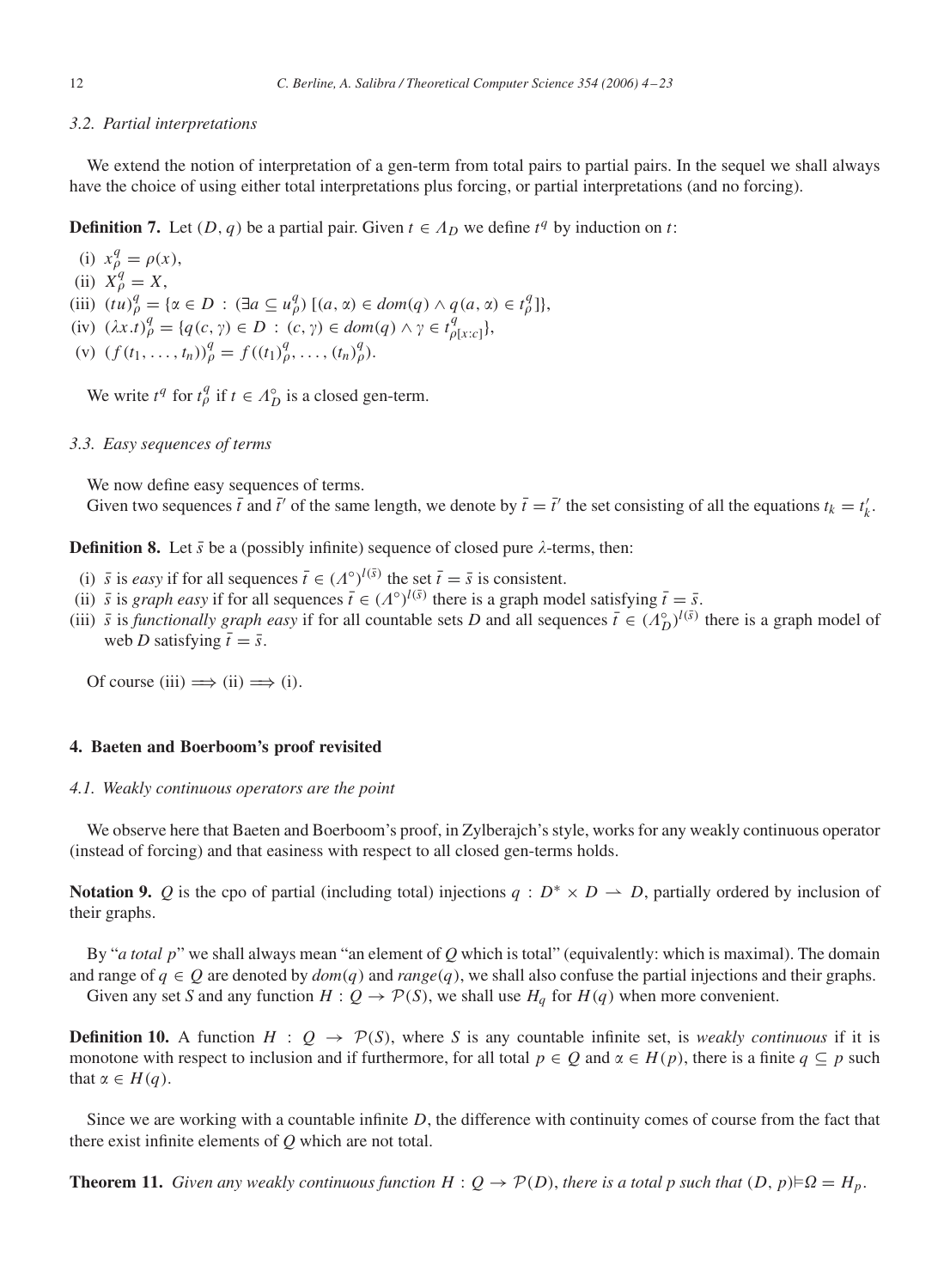<span id="page-9-0"></span>**Proof.** We are going to build an increasing sequence of partial injective maps  $p_n$ , starting from  $p_0$ , and a sequence of elements  $\alpha_n \in D \cup \{v\}$ , where *v* is some new element, such that:  $p =_{def} \cup p_n$  is a total injection (in fact a bijection), and  $(D, p) \models \Omega = A = H_p$ , where  $A = \text{def } \{\alpha_n : n \in \omega\} \cap D$ .

We fix an enumeration of *D*, and an enumeration of  $D^* \times D$ .

We start from  $p_0 = \emptyset$ .

Assume that  $p_n$  and  $\alpha_0, \ldots, \alpha_{n-1}$  have been built.

Let  $\alpha_n$  be the first element of  $H_{p_n} - {\alpha_0, \ldots, \alpha_{n-1}}$  if this set is non-empty, and *v* otherwise.

Let  $(b_n, \delta_n)$  be the first element in  $D^* \times D - \text{dom}(p_n)$  and  $\gamma_n$  be the first element in  $D - \text{range}(p_n) \cup b_n$ .

*Case* 1:  $\alpha_n = v$  we let

 $p_{n+1} = p_n \cup \{((b_n, \delta_n), \gamma_n)\}.$ 

*Case* 2:  $\alpha_n \in D$  we let

$$
p_{n+1} = p_n \cup \{((b_n, \delta_n), \gamma_n), ((\{\beta_n\}, \alpha_n), \beta_n)\},\
$$

where  $\beta_n$  is the first element of *D* such that

$$
(\{\beta_n\}, \alpha_n) \in D^* \times D - (dom(p_n) \cup \{(b_n, \delta_n)\})
$$

and

 $\beta_n \in D - (range(p_n) \cup \{\gamma_n\}).$ 

It is clear that  $p_n$  is a strictly increasing sequence of well-defined partial injective maps and that  $p = \bigcup p_n$  is total. It is also surjective since there are infinitely many elements of  $D^* \times D$  of the form  $(\emptyset, \delta)$ ,  $\delta \in D$ : these elements are successively introduced at steps, say,  $n_k$  (where the  $n_k$  form a strictly increasing sequence of integers), and are then given as image the first element in  $D$ −*range*( $p_{n_k}$ ), hence the *k*th element of *D* will necessarily belong to *range*( $p_{n_k+1}$ ). There remains to see that  $(D, p) \models \Omega = A = H_p$ .

*A* ⊆ *H<sub>p</sub>* follows from the definition of  $\alpha_n$  and from the fact that  $H_{p_n}$  ⊆  $H_p$ .

 $H_p \subseteq A$ : suppose  $\gamma \in H_p$ ; then, since *H* is weakly continuous,  $\gamma \in H_{p_m}$  for some *m* (and for all the larger ones). If  $\gamma \notin A$  then, for all  $n \ge m$ ,  $\alpha_n \in D$  has smaller rank than  $\gamma$  in the enumeration of *D*, contradicting the fact that there is only a finite number of such elements.

*A* ⊆  $\Omega^p$ :  $\alpha_n \in \Omega^p$  follows immediately from the fact that  $((\{\beta_n\}, \alpha_n), \beta_n) \in p_{n+1} \subseteq p$  and from Lemma [4\(](#page-5-0)ii).

 $\Omega^p$  ⊆ *A*: if  $\varepsilon \in \Omega^p$  then there is an  $a \in D^*$  such that  $p(a, \varepsilon) \in a$  (by Lemma [4\(](#page-5-0)i)). Since  $p = \bigcup p_n$  and because of the choices of the  $\gamma_n$ , this may only occur if  $\varepsilon$  is one of the  $\alpha_n$ .  $\square$ 

For showing the existence of infinite graph easy sequences we shall need the following slight extension of Theorem [11](#page-8-0) to be available.

**Definition 12.**  $p_0 \in Q$  is free for  $\Omega$  if:

(i)  $D^* \times D - \text{dom}(p_0)$  and  $D - \text{range}(p_0)$  are infinite, and

(ii)  $(a, \alpha) \in dom(p_0)$  implies  $p_0(a, \alpha) \notin a$ .

**Theorem 13.** If  $H: Q \to \mathcal{P}(D)$  is weakly continuous and  $p_0 \in Q$  is free for  $\Omega$ , then there is a total  $p \supseteq p_0$  such *that*  $(D, p) \models \Omega = H_p$ .

**Proof.** Indeed, the proof of Theorem [11](#page-8-0) only used that  $\emptyset$  was free for  $\Omega$ .  $\Box$ 

We now show that Theorems [11](#page-8-0) and 13 can be applied to two different classes of functions  $H: Q \to \mathcal{P}(D)$ , respectively arising from forcing (as defined below) and partial interpretation (cf. Definition [7\)](#page-8-0).

**Definition 14.** (Forcing) For  $t \in A_D^{\circ}$ ,  $q \in Q$  and  $\alpha \in D$ , the abbreviation  $q \Vdash \alpha \in t$  means that for all total injections *p* ⊇ *q* we have that  $(D, p) \models \alpha \in t^p$ . Furthermore  $q \Vdash X \subseteq t$  means that  $q \Vdash \alpha \in t$  for all  $\alpha \in X$ .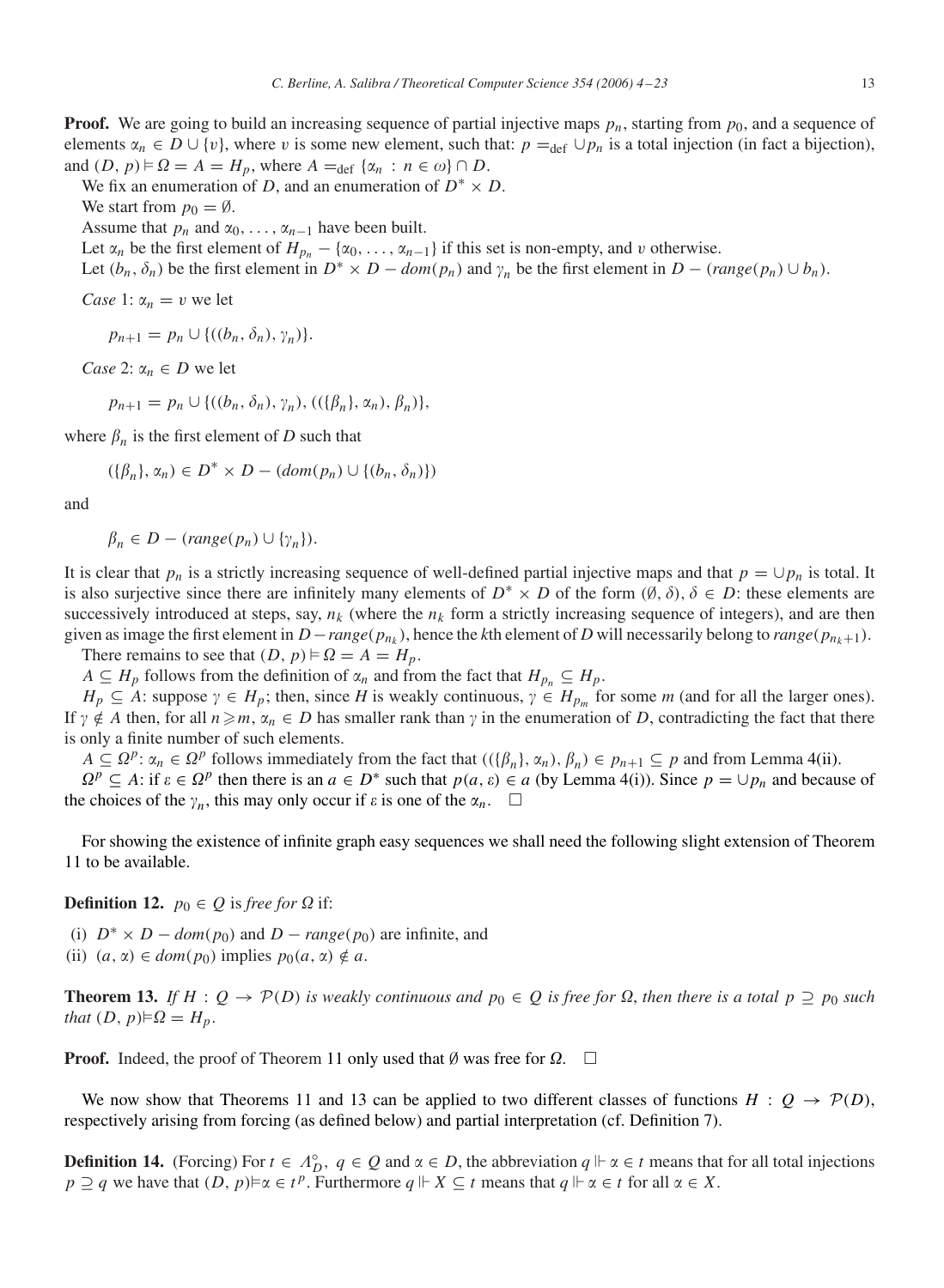<span id="page-10-0"></span>Thus, for *p* total,  $p \Vdash \alpha \in t$  if and only if  $\alpha \in t^p$ . Moreover if  $q_i \Vdash \alpha_i \in t$  for all  $i \in I$  then  $\bigcup q_i \Vdash {\alpha_i : i \in I} \subseteq t$ .

**Lemma 15.** For all  $t \in \Lambda_D^{\circ}$  the function  $F_t : Q \to P(D)$  defined by  $F_t(q) = \{ \alpha \in D : q \Vdash \alpha \in t \}$  is weakly *continuous, and we have*  $F_t(p) = t^p$  *for each total p*.

**Proof.** The proof of the weak continuity of  $F_t$  is a straightforward induction on the complexity of the closed gen-term *t*; we detail it anyway.

If *t* is an element *X* of  $P(D)$  then  $F_t$  is the constant function with value *X*.

Let now  $p \in Q$  be total.

If  $t = uv$  and  $\alpha \in t^p$ , then there exists  $a \subseteq v^p$  such that  $p(a, \alpha) \in u^p$ . Choose such an *a* and let  $\gamma = p(a, \alpha)$ . By induction hypothesis there is a finite  $q \subseteq p$  such that  $q \not\vdash a \subseteq v$  and a finite  $r \subseteq p$  such that  $r \not\vdash y \in u$ ; then it is clear that  $q \cup r \cup \{((a, \alpha), \gamma)\} \Vdash \alpha \in t$ .

If  $t = \lambda x \cdot u$  and  $\alpha \in t^p$  then there is a unique pair  $(b, \beta)$  such that  $\alpha = p(b, \beta)$  and  $\beta \in u[x : b]^p$ . By induction hypothesis there is a finite  $q \subseteq p$  such that  $q \Vdash \beta \in u[x:b]$ ; then it is clear that  $q \cup \{((b, \beta), \alpha)\}\Vdash \alpha \in t$ .

If  $t = f(t_1, \ldots, t_n)$  and  $\alpha \in f(t_1, \ldots, t_n)^p = f(t_1^p, \ldots, t_n^p)$ , then from the continuity of *f* it follows the existence of finite  $b_1 \subseteq t_1^p \dots b_n \subseteq t_n^p$  such that  $\alpha \in f(b_1, \dots, b_n)$ . Since the  $b_i$ 's are finite and the  $t_i$ 's are of lower complexity than *t*, there are finite  $q_1, \ldots, q_n \subseteq p$  such that  $q_i \Vdash b_i \subseteq t_i$  for all *i*; then we clearly have  $q \Vdash b_i \subseteq t_i$  for all *i*, where *q* =def ∪{*q<sub>i</sub>* : *i* ≤*n*}. The conclusion *q*  $\Vdash \alpha \in f(t_1, \ldots, t_n)$  follows from  $\alpha \in f(b_1, \ldots, b_n)$ , *q*  $\Vdash b_i \subseteq t_i$  for all *i*, and the monotonicity of  $f$ .  $\Box$ 

We note that the function  $F_t$  defined in the above lemma is not continuous as shown in Appendix.

**Lemma 16.** For all  $t \in \Lambda_D^{\circ}$ , the function  $I_t: Q \to \mathcal{P}(D)$  defined by  $I_t(q) = t^q$  is continuous (where  $t^q$  is the *interpretation of the gen-term t in the partial pair (D, q)*).

**Proof.** The proof of the continuity of  $I_t$  is a straightforward induction on the complexity of the closed gen-term  $t$ .

#### *4.2. Easy terms*

In this section we show that the  $\lambda$ -term  $\Omega$  is functionally easy. Then every continuous function on  $\mathcal{P}(D)$  is  $\lambda$ -represented by  $\Omega$ .

**Theorem 17.**  $\Omega$  is functionally graph easy, that is, for all closed gen-terms  $t \in \Lambda_D^{\circ}$  there is a p such that  $(D, p) \models \Omega = t$ .

**Proof.** It is enough to apply Theorem [11](#page-8-0) either to the weakly continuous function  $F_t$  defined in Lemma 15 or to the continuous function  $I_t$  defined in Lemma 16.  $\Box$ 

Let us give now a few applications of this result.

The following is the classic result by Baeten and Boerboom.

**Corollary 18** (*Baeten and Boerboom* [\[5\]](#page-18-0)).  $\Omega$  *is graph easy, that is, for all closed pure terms*  $t \in \Lambda^{\circ}$  *there is a graph model*  $(D, p)$  *such that*  $(D, p) \models \Omega = t$ .

**Definition 19.** (i) A continuous function *f* on  $P(D)$  is  $\lambda$ -represented by a pure term  $t \in \Lambda^{\circ}$  in a graph model  $(D, p)$ if  $(D, p) \models t = \lambda \bar{x}.f(\bar{x}).$ 

(ii) A (possibly infinite) sequence  $\bar{f}$  of continuous functions is  $\lambda$ -represented by  $\bar{t} \in (A^{\circ})^{l(\bar{f})}$  in  $(D, p)$  if  $(D, p)$ satisfies  $t_k = \lambda \bar{x}$ .  $f_k(\bar{x})$  for all *k*.

The preceding definition would of course trivialize if the term  $t$  in (i) and the sequence  $\bar{t}$  of terms in (ii) were asked to be gen-terms.

**Corollary 20.** *Each continuous function f on*  $P(D)$  *is*  $\lambda$ -represented by  $\Omega$  *in some graph model.*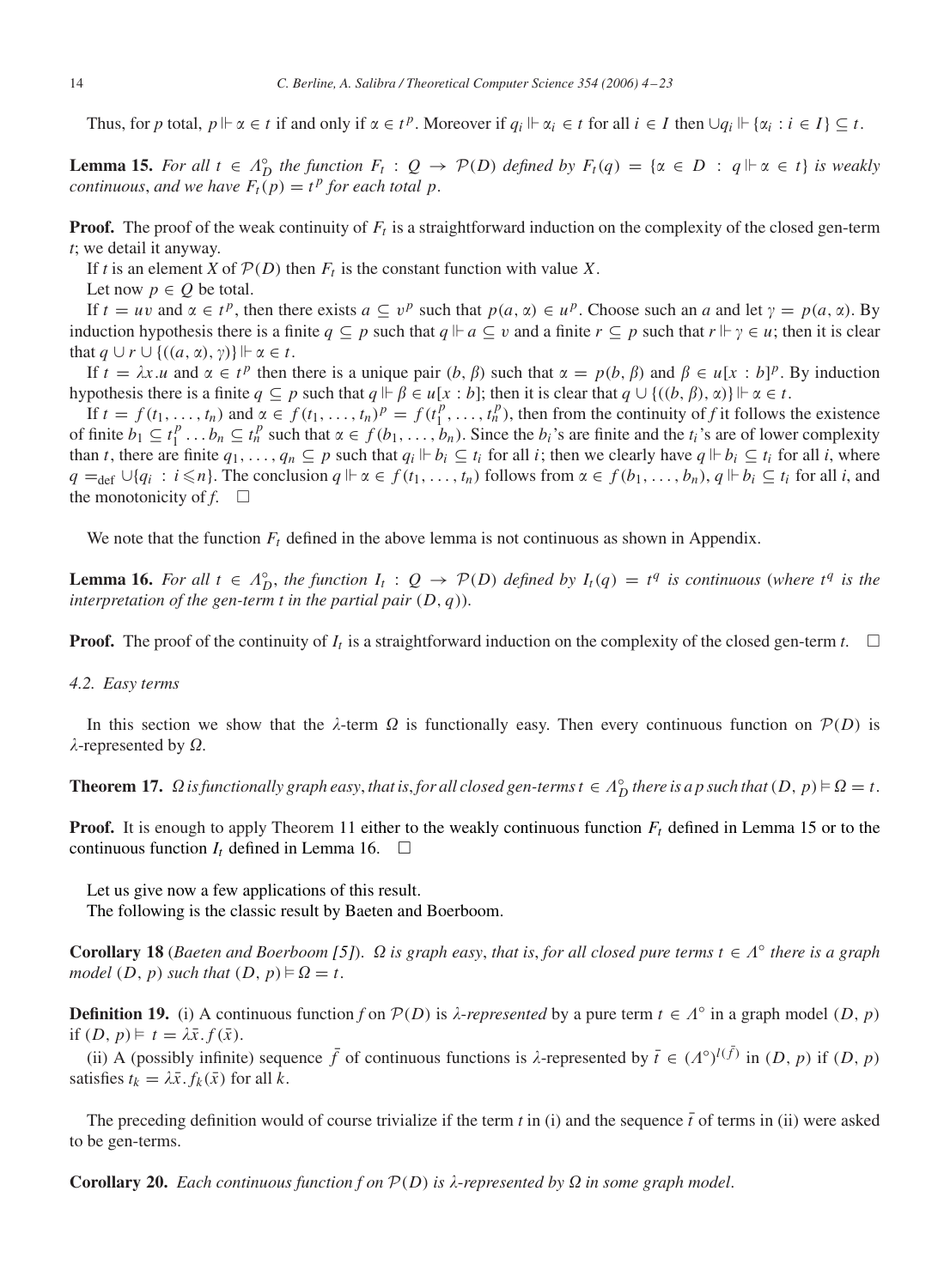<span id="page-11-0"></span>**Proof.** From Theorem [17](#page-10-0) there is a graph model satisfying  $\Omega = \lambda \bar{x}$ .  $f(\bar{x})$ , which implies clearly that  $\Omega$  represents f in this graph model.  $\square$ 

 $\bigcup_{n\in\omega}f^n(\perp)$ , where  $\perp$  is the least element of C. Using the formalism of intersection type systems and filter models, The least fixed point operator on a cpo C is the continuous function  $L \in [[\mathcal{C} \to \mathcal{C}] \to \mathcal{C}]$  defined by  $L(f) =$ Alessi et al. [\[3\]](#page-18-0) proved that there exists a reflexive cpo where L is represented by  $\Omega$ , in the sense that the least fixed point operator of the underlying cpo is the interpretation of  $\Omega$  in the model. It is hence interesting to note that we can get this result in a more economical way, and with a simpler model.

**Corollary 21.** *There is a graph model where*  $\Omega$  *represents*  $L$ .

**Proof.** The smallest element of the cpo  $\mathcal{P}(D)$  is  $\perp = \emptyset$ . By Corollary [20](#page-10-0) there is a graph model  $(D, p)$  where  $\Omega$ represents the unary continuous function defined on  $P(D)$  by:  $h(X) = \bigcup_{n \in \omega} X^n \emptyset$  (where e.g.  $X^2 \emptyset$  means  $X(X\emptyset)$ ). But, then, for all unary continuous functions *f*, we automatically have:  $[\Omega(\lambda x.f(x))]^p = \bigcup_{n \in \omega} f^n(\emptyset)$ . Thus  $\Omega$ represents *L* in  $(D, p)$ .  $\Box$ 

We now look for easy sequences of terms.

#### *4.3. Finite easy sequences of terms*

The existence of finite easy sequences of pure terms could be proved without using generalized terms (using variations of the tools built in Section 5), and it will also show up as a particular case of a result proved in Section [5.3.](#page-13-0) But in the present setting, which allows one to use the standard tricks in  $\lambda$ -calculus, it appears as a direct corollary of Theorem [17.](#page-10-0)

**Theorem 22.** *For each*  $n \in \omega$  *there is a sequence*  $\bar{u} \in (A^{\circ})^n$  *of pure terms such that*  $(\Omega u_k)_{k \leq n}$  *is a functionally graph easy sequence*.

**Proof.** We only treat the case  $n = 2$ , and claim that the two projections  $T = \lambda x \cdot \lambda y \cdot x$  and  $F = \lambda x \cdot \lambda y \cdot y$  work. Using Theorem [17,](#page-10-0) for all closed gen-terms  $t_1$  and  $t_2$ , we get a graph model satisfying  $\Omega = \lambda z. z t_1 t_2$ . Then it is clear that in the same graph model we have that  $\Omega T = t_1$  and  $\Omega F = t_2$ .  $\Box$ 

**Proposition 23.** *For each*  $n \in \omega$  *there is a sequence*  $\bar{u} \in (A^{\circ})^n$  *of pure terms such that each sequence*  $\bar{f}$  *of continuous functions on*  $\mathcal{P}(D)$  *is*  $\lambda$ -represented by  $(\Omega u_k)_{k \leq n}$  *in some graph model over*  $D$ .

**Proof.** By the above theorem.  $\Box$ 

**Corollary 24.** *The pair*  $(\cup, \cap)$  *consisting of union and intersection on*  $P(D)$ *, is*  $\lambda$ -*represented by*  $\Omega T$  *and*  $\Omega F$ *.* 

**Proof.** Immediate consequence of the preceding corollary since ∪, ∩ are continuous functions (continuity of ∩ follows from the fact that  $P(D)$  is a distributive lattice).  $\Box$ 

Interesting applications of this result to the structure of the lattice of lambda theories are shown in Section [6.1.](#page-14-0)

In [\[22\]](#page-19-0) Dezani and Lusin have shown the existence of a filter model of lambda calculus representing union, and the existence of a filter model representing intersection could be derived along the same way; but the existence of a unique model for both, as we have shown in Corollary 24, was left open.

## **5. Infinite easy sequences of terms**

In Section 4.3 we have proved the existence of functionally graph easy sequences of every finite length (Theorem 22). In this section we introduce the two technical notions of *flattening* and *osr*, which give us another way to obtain easy sequences and, in particular, to prove the existence of *infinite* easy sequences.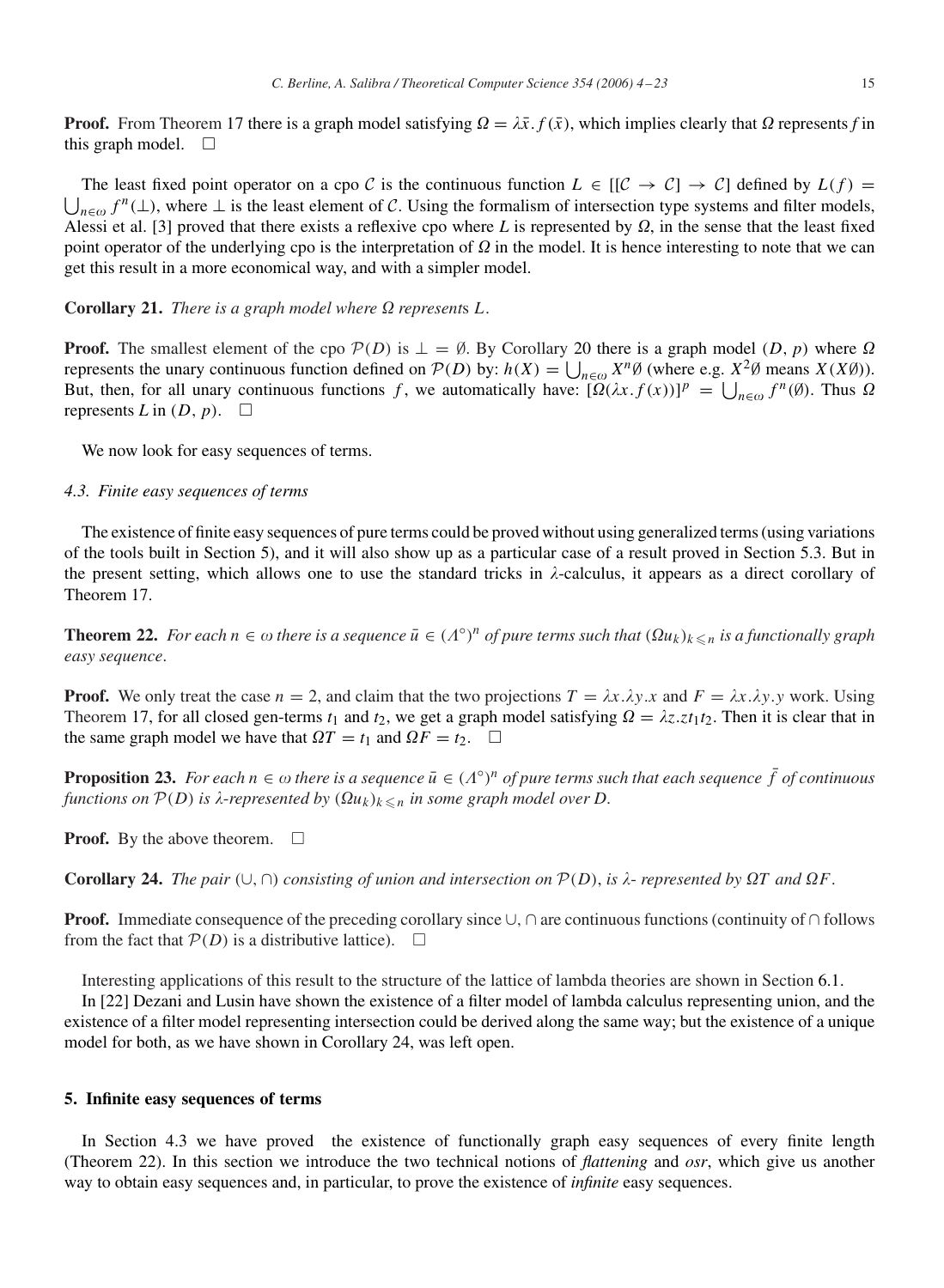#### <span id="page-12-0"></span>*5.1. Flattenings*

**Notation 25.** Let  $E = \text{def } \bigcup_{n \geq 0} E_n$  where the  $E_n$  are defined by:  $E_0 = \text{def } D$  and  $E_{n+1} = \text{def } (E_n^* \times E_n) \cup E_n$ .

It is easy to check that  $E_{n+1} = (E_n^* \times E_n) \cup D$ , and also that  $tr(g) \subseteq E_{n+1}$  for every continuous function  $g: D^n \to D$ .

It is also easy to check that each partial injection  $q \in Q$  extends to a partial function  $f_q: E \to D$ , satisfying the following properties:

- (i)  $f_q(x) = \text{def } x \text{ if } x \in D;$
- (ii)  $f_q(e, \varepsilon) =_{def} q(f_q^+(e), f_q(\varepsilon))$  if  $e \cup \{\varepsilon\} \subseteq dom(f_q)$  and  $(f_q^+(e), f_q(\varepsilon)) \in dom(q)$ , undefined otherwise, where:  $f_q^+(e) = \text{def} \{ f_q(x) : x \in e \}.$

Thus  $f_q(x) \neq \perp$  if and only if *q* is hereditarily defined on all the internal components of *x*. We now define a total function  $f_q^{\bullet} : \mathcal{P}(E) \to \mathcal{P}(D)$ .

**Notation 26.**  $f_q^{\bullet}(G) = \text{def } \{f_q(x) : / x \in G \cap \text{dom}(f_q)\}$ , for any  $G \subseteq E$ .

**Definition 27.** For  $x \in E$  and  $G \subseteq E$  we shall respectively call  $f_q(x)$  and  $f_q^{\bullet}(G)$  *the q-flattening of x* and *G*.

**Example 28.** For all  $q \in Q$  and  $G \subseteq D$  we have  $f_q^{\bullet}(G) = G$ . In particular, for all  $t \in A_D^{\circ}$  we have  $f_q^{\bullet}(t^q) = t^q$ .

We see more sophisticated examples below (but these ones are relevant for our purpose).

**Lemma 29.** The function  $f: E \times Q \to D_{\perp}$ , defined by  $f(x,q) = f_q(x)$  if  $x \in dom(f_q)$  and  $\perp$  otherwise, is *continuous with respect to q*.

**Proof.** Since  $D_{\perp}$  is flat, continuity is here equivalent to saying that:

- (i) If  $q \subseteq q'$  and  $f_q(x)$  is defined then  $f_{q'}(x)$  is defined and  $f_{q'}(x) = f_q(x)$ .
- (ii) If *q* is the union of an increasing sequence  $(q_n)_{n \in \omega}$  then there exists *n* such that  $f_q(x) = f_{q_n}(x)$ .

The first point is trivial, and the second easily follows from the fact that the computation of  $f_q(x)$  only requires a finite part of the graph of  $q$ .  $\Box$ 

**Lemma 30.** *The function*  $f^{\bullet}$ :  $\mathcal{P}(E) \times Q \to \mathcal{P}(D)$ , *defined by*  $f^{\bullet}(G, q) = f_q^{\bullet}(G)$ , *is continuous. It is even additive with respect to the first component G* (*i.e. commutes with all unions*).

**Proof.** A binary function is continuous iff it is continuous componentwise. Continuity with respect to *q* easily follows from the preceding lemma, and additivity with respect to *G* is trivial.  $\square$ 

**Lemma 31.** Let  $G: Q \to \mathcal{P}(E)$  and let  $H: Q \to \mathcal{P}(D)$  be defined by  $H_q = f_q^{\bullet}(G_q)$  for all  $q \in Q$ , then:

(i) *If G is continuous then H is also continuous*.

(ii) *If G is weakly continuous then H is weakly continuous*.

**Proof.** Since  $H =_{def} f^{\bullet} \circ (G \times id)$  the monotonicity of *H* follows from the monotonicity of *G*, and similarly for continuity, using the continuity of  $f^{\bullet}$  (previous lemma). Suppose now that *G* is only weakly continuous and suppose  $\alpha \in H_p$ , where *p* is a total injection. By definition of *H* there is an  $x \in G(p) \subseteq E$  such that  $\alpha = f_p(x)$ . By Lemma 29 there is a finite  $s \subseteq p$  such that  $\alpha = f_s(x)$ ; furthermore, since G is weakly continuous there is a finite  $r \subseteq p$  such that *x* ∈ *G*(*r*). Then, if  $q = r \cup s$  we have  $\alpha \in H_q = f_q^{\bullet}(G_q)$ , by monotonicity of  $f^{\bullet}$  and  $G$ . □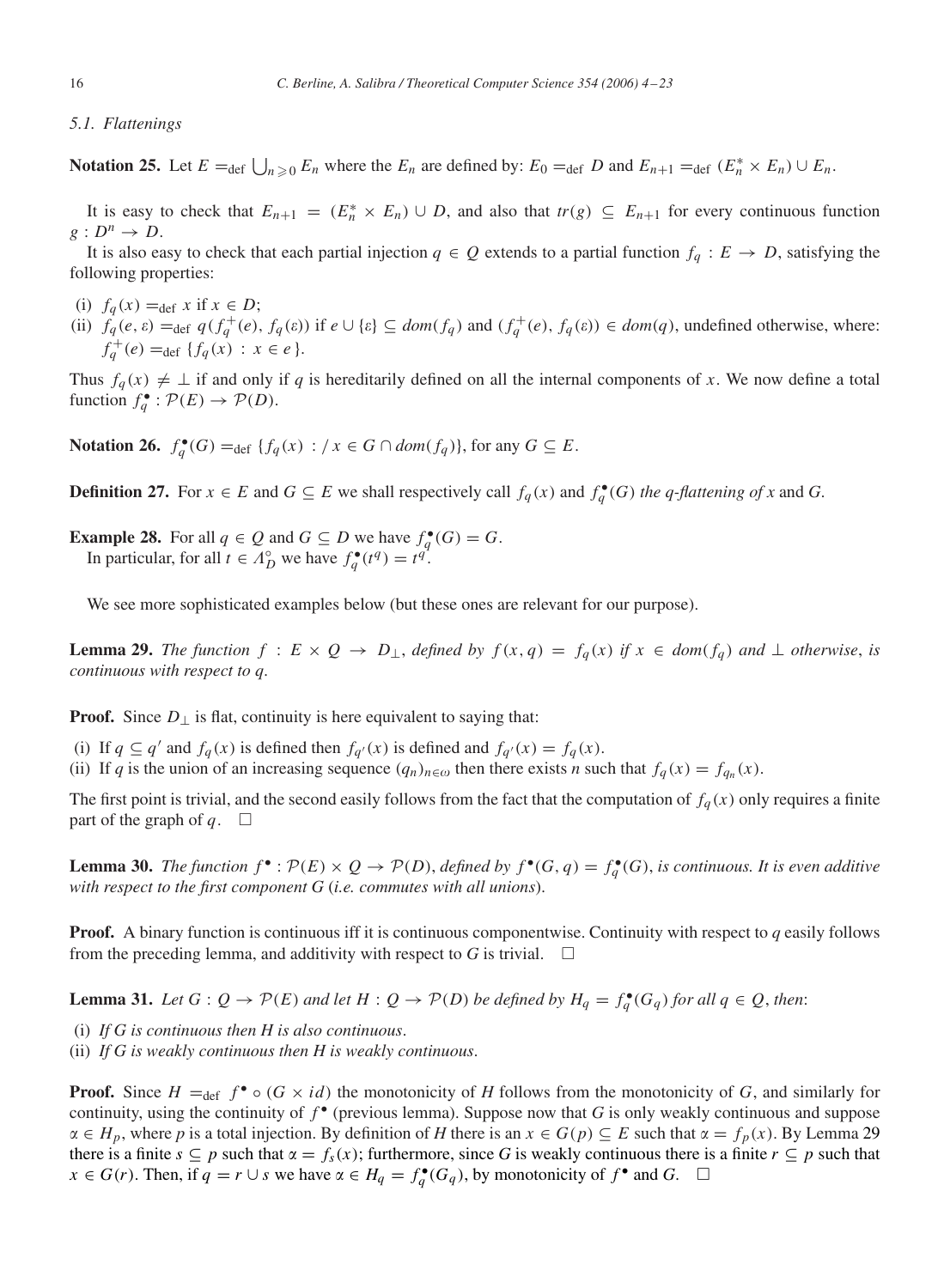### <span id="page-13-0"></span>*5.2. Orthogonal system of representatives*

**Definition 32.** Let  $\bar{u} \in (A^\circ)^{\leq \omega}$  be a sequence of closed pure terms and  $p_0 \in Q$  be free for  $\Omega$ . The sequence  $\bar{\varepsilon} \in E^{\leq \omega}$ is an *orthogonal system of representatives (an osr,* for short) for  $\bar{u}$  *modulo*  $p_0$  if:  $l(\bar{v}) = l(\bar{u})$  and, for all  $j, k \leq l(\bar{u})$  and all total  $p \supseteq p_0$ , we have  $f_p(\varepsilon_k) \in u_j^p$  iff  $k = j$ .

**Definition 33.** The sequence  $\bar{u}$  *admits an osr* if there exist  $\bar{\varepsilon}$ ,  $p_0$  such that  $\bar{\varepsilon}$  is an osr for  $\bar{u}$  modulo  $p_0$ .

Of course not all sequences of pure terms admit an *osr*. Simple examples of finite and infinite sequences of terms admitting an osr will be given in Lemma 36 below. It is clear that any subsequence or permutation of a sequence admitting an osr also admits an osr. The interest of the notion of osr comes from the fact that, for all  $\bar{u} \in A^{\leq \omega}$ admitting an osr, the sequence  $(\Omega u_k)_{k \leq l(\bar{u})}$  is functionally graph easy (Theorem 37 in the next section).

**Notation 34.**  $\pi_{n,k} = \text{def } \lambda x_1 \ldots \lambda x_n . x_k \in \Lambda$ , for  $1 \leq k \leq n$ .  $\pi'_k = \text{def } \pi_{k+1,k+1}, \text{for } k \in \omega.$ 

**Notation 35.** Let  $\alpha$  be some fixed element of *D*.

 $\varepsilon_{n,k} = \text{def } (\emptyset^{k-1}\{\alpha\}\emptyset^{n-k}, \alpha) \in E$ , *for*  $1 \leq k \leq n$ .  $\varepsilon'_{k} = \det \varepsilon_{k+1,k+1} = (\emptyset^{k} \{ \alpha \}, \alpha) \in E, \text{for } k \in \omega.$ 

(Where  $(\bar{a}_1 \bar{a}_2 \ldots \bar{a}_n, \alpha)$  is defined as  $(\bar{a}, \alpha)$  where  $\bar{a}$  is the concatenation of  $\bar{a}_1, \bar{a}_2, \ldots, \bar{a}_n$ .)

**Lemma 36.** (i)  $(\varepsilon_{n,k})_{k \leq n}$  *is an osr for*  $(\pi_{n,k})_{k \leq n}$  *modulo*  $\emptyset$ *.*  $(i)$   $(\varepsilon'_k)_{k \in \omega}$  *is an osr for*  $(\pi'_k)_{k \in \omega}$  *modulo*  $p_0 = \{((\emptyset, \alpha), \alpha)\}.$ 

**Proof.** (i) is clear, by definition of  $\pi_{n,k}^p$ .

(ii) Suppose that *p* is total and  $p(\emptyset, \alpha) = \alpha$ . Then it is easy to check successively that  $(D, p)$  satisfies:

- (1)  $\alpha \notin (\lambda x.x)^p$ .
- (2)  $\{\alpha\}\emptyset^n = \{\alpha\}$  for all  $n \ge 0$ .
- (3)  $\{\alpha\} = \{p(\{\alpha\}, \alpha)\}\{\alpha\}.$
- (4)  $\forall n \ge 0$  ( $\alpha \notin \pi'_n$ ) (this follows from 1,2, and the monotonicity of application).
- (5)  $\forall n \ge 1$  ( $p(\{\alpha\}, \alpha) \notin \pi'_n$ ) (this follows from 1,3, and the monotonicity of application).
- (6)  $f_p(\emptyset^m, {\alpha\}, \alpha) \in \pi'_n$  iff  $m = n$ . (the case  $n > m$  is excluded by 5 and the monotonicity of application, and  $m > n$ contradicts 4).  $\square$
- *5.3. Infinite easy sequences of terms*

**Theorem 37.** For all  $\bar{u} \in (A^{\circ})^{\leq \omega}$  admitting an osr, the sequence  $(\Omega u_k)_{k \leq l(\bar{u})}$  is functionally graph easy (and *then easy*).

**Proof.** Let  $\bar{\epsilon}$ ,  $p_0$  be such that  $\bar{\epsilon}$  is an osr for  $\bar{u}$  modulo  $p_0$ , and let  $\bar{t} \in A_D^{l(\bar{u})}$ . For all  $q \in Q$ , let  $G_q = \{(\{\epsilon_k\}, \alpha) / \epsilon_k\}$  $1 \le k \le l(\bar{t})$ ,  $\alpha \in t_k^q$  ⊆ *E*. Since  $G_q$  is essentially the disjoint union of the subsets  $t_k^q$  of *D*, which are continuous w.r.t. *q*, the function  $G: Q \to \mathcal{P}(E)$  is continuous. From Lemma [31](#page-12-0) the function *F* defined by  $F(q) = f_q^{\bullet}(G_q)$  is also continuous. From Theorem [13](#page-9-0) there is a total  $p \supseteq p_0$  such that  $\Omega^p = f_p^{\bullet}(G_p)$ . Now, since  $\overline{\varepsilon}$  is an osr for  $\overline{u}$  relatively to  $p_0$  we have that  $f_p^{\bullet}(G_p)u_k^p = f_p^{\bullet}(G_p) \cdot \{f_p(\varepsilon_k)\} = f_p^{\bullet}(t_k^p) = t_k^p$  (by definition of application in  $(D, p)$ ), thus  $(Qu_k)^p = t_k^p$ , and  $(D, p) \models Qu_k = t_k$  for all *k*.

The alternative proof using forcing works in a similar way, using case (ii) of Lemma [31.](#page-12-0)  $\Box$ 

Recall that the pure  $\lambda$ -terms  $\pi'_{k}$  are defined in Notation 34.

**Corollary 38.** *The infinite sequence*  $(\Omega \pi'_k)_{k \geq 0}$  *is functionally graph easy.*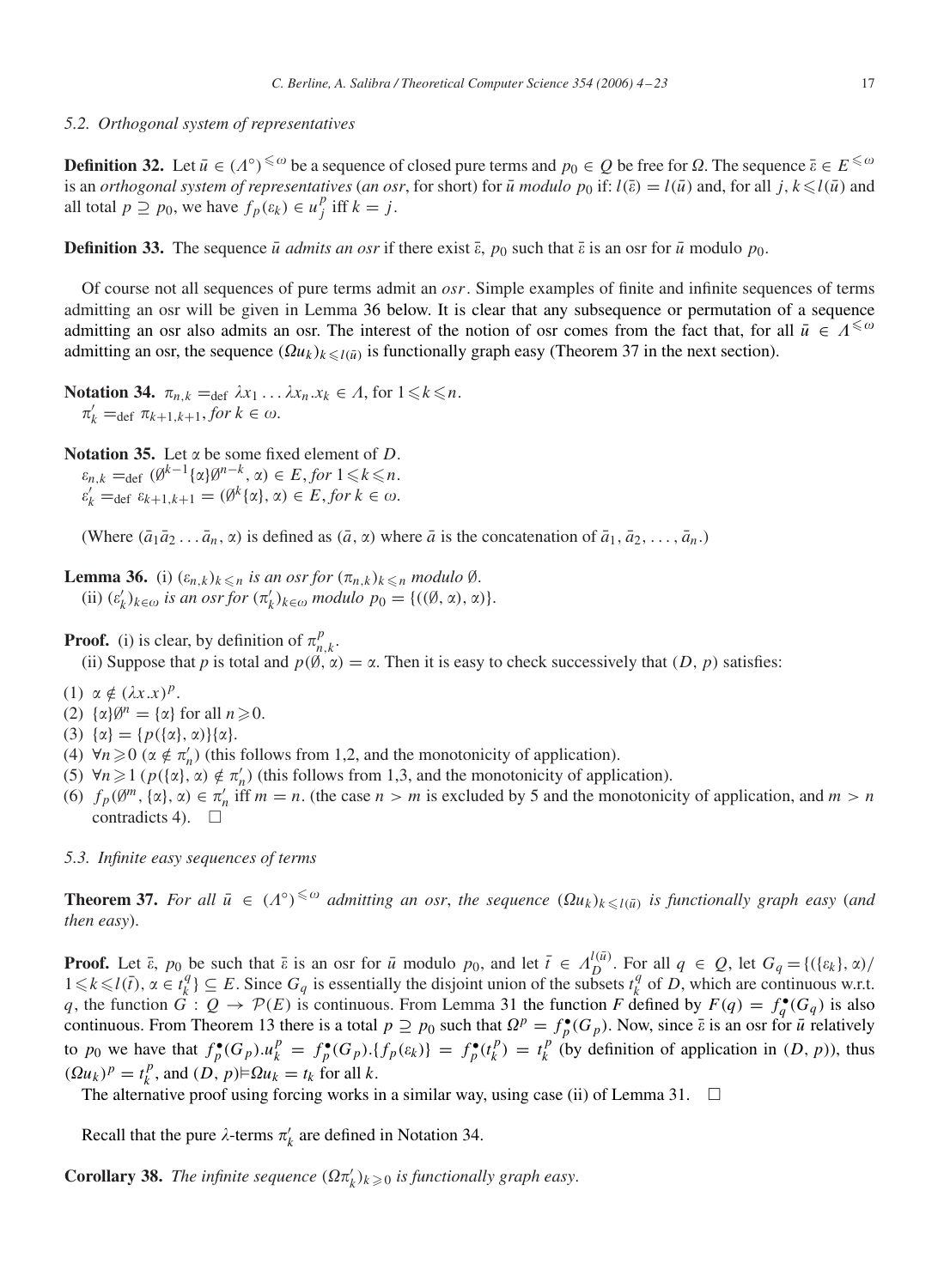<span id="page-14-0"></span>**Corollary 39.** For all infinite sequences  $\bar{g}$  of continuous functions on  $P(D)$ , there is a graph model  $(D, p)$  such that *for all k we have:*  $(D, p) \models \Omega \pi'_k = \lambda \bar{x}. g_k(\bar{x})$ , *where*  $l(\bar{x})$  *is the arity of*  $g_k$ .

In the next corollary we show that there exist  $2^{\omega}$ -pairwise inconsistent graph theories, so that GT is as "wide" as possible. This improves Kerth's result [\[31\]](#page-19-0) stating the existence of  $2^{\omega}$ -graph theories.

Before stating the corollary, it is worth noting that from Kerth's proof one can already derive the existence of 2<sup>ω</sup>-pairwise *incomparable* graph-theories (recall that two  $\lambda$ -theories T and S are incomparable if neither  $T \subseteq S$  nor *S* ⊆ *T*). Indeed Kerth produces families of graph models  $(G_W)_{W \in \mathcal{P}(S)}$  and of sets of equations  $(R_W)_{W \in \mathcal{P}(S)}$ , where *S* is an infinite countable set, such that  $R_W \subseteq R_{W'}$  if and only if  $W \subseteq W'$  and  $G_W$  satisfies all the equations of  $R_W$ and no equation of  $R_{W'} - R_W$ . From the fact that  $(\mathcal{P}(S), \subseteq)$  contains  $2^{\omega}$  pairwise incomparable sets (this is easy to prove), we deduce immediately that there are  $2^{\omega}$  pairwise incomparable graph theories. Note that the  $G_W$  are built as canonical completions of partial pairs, and that Kerth's proofs (see [\[31,32\]\)](#page-19-0), even if not difficult, required some nontrivial observations, and some computations, which is not the case here (once generalized forcing is established).

# **Corollary 40.** *There exist*  $2^{\omega}$  *pairwise inconsistent graph theories.*

**Proof.** Let  $\bar{s}$  be an infinite graph easy sequence and let  $\bar{t}$  be the sequence of Church integers. For any permutation  $\sigma$ on usual integers let  $p_{\sigma}$  be such that  $(D, p_{\sigma}) \models s_k = t_{\sigma(k)}$  for all *k*. It is clear that the graph models  $(D, p_{\sigma})$  are non equationally equivalent, and that their theories are pairwise inconsistent.  $\Box$ 

Kerth and David's result which asserts the existence of  $2^\omega$  sensible graph theories, mentioned in the introduction, is out of the scope of our techniques.

# **6. Applications**

In this section we show that there exist

- (1) a finitely axiomatized  $\lambda$ -theory  $\mathcal L$  whose interval sub-lattice  $[\mathcal L) = \{S \in \lambda T : \mathcal L \subseteq S\}$  has a continuum of elements and is a distributive sub-lattice of the lattice of  $\lambda$ -theories;
- (2) a congruence distributive variety of lambda abstraction algebras;
- (3) a congruence distributive variety of combinatory algebras.

# **6.1.** The lattice of λ-theories

The set of the  $\lambda$ -theories ordered by inclusion is naturally equipped with a structure of complete lattice (see Section [2\)](#page-3-0). The lattice  $\lambda T$  of  $\lambda$ -theories has a very rich and complex structure. For example, Visser [50] has shown in first eighties that every countable partially ordered set embeds into  $\lambda T$  by an order-preserving map, and that every interval of  $\lambda T$ , whose bounds are recursively enumerable lambda theories, has a continuum of elements.

Lusin–Salibra [\[38\]](#page-19-0) and Salibra [\[45\]](#page-19-0) have employed results and techniques from universal algebra, in particular commutator theory and the theory of Mal'cev conditions, to obtain some results characterizing the structure and the equational theory of the lattice of lambda theories. Very little had previously been known about the equational theory of this lattice.

We briefly outline the approach developed in [\[38\].](#page-19-0) Consider the absolutely free algebra of pure terms:

$$
\Lambda := (A, \cdot^{\Lambda}, \lambda x^{\Lambda}, x^{\Lambda})_{x \in V_a}, \tag{3}
$$

where  $\Lambda$  is the set of pure terms over an infinite set *Va* of variables and, for all *M*,  $N \in \Lambda$ ,

$$
M \cdot^{\Lambda} N = (MN); \quad \lambda x^{\Lambda}(M) = (\lambda x.M); \quad x^{\Lambda} = x.
$$

An equivalence relation *T* over the set  $\Lambda$  of pure terms is a lambda theory if, and only if, it is a congruence over  $\Lambda$  including ( $\alpha$ ) and ( $\beta$ )-conversion. For every lambda theory *T*, the congruence lattice of the term algebra  $\Lambda^T$ , the quotient of  $\Lambda$  by *T*, is isomorphic to the interval sub-lattice  $[T] = \{S : T \subseteq S\}$  of the lattice of the lambda theories.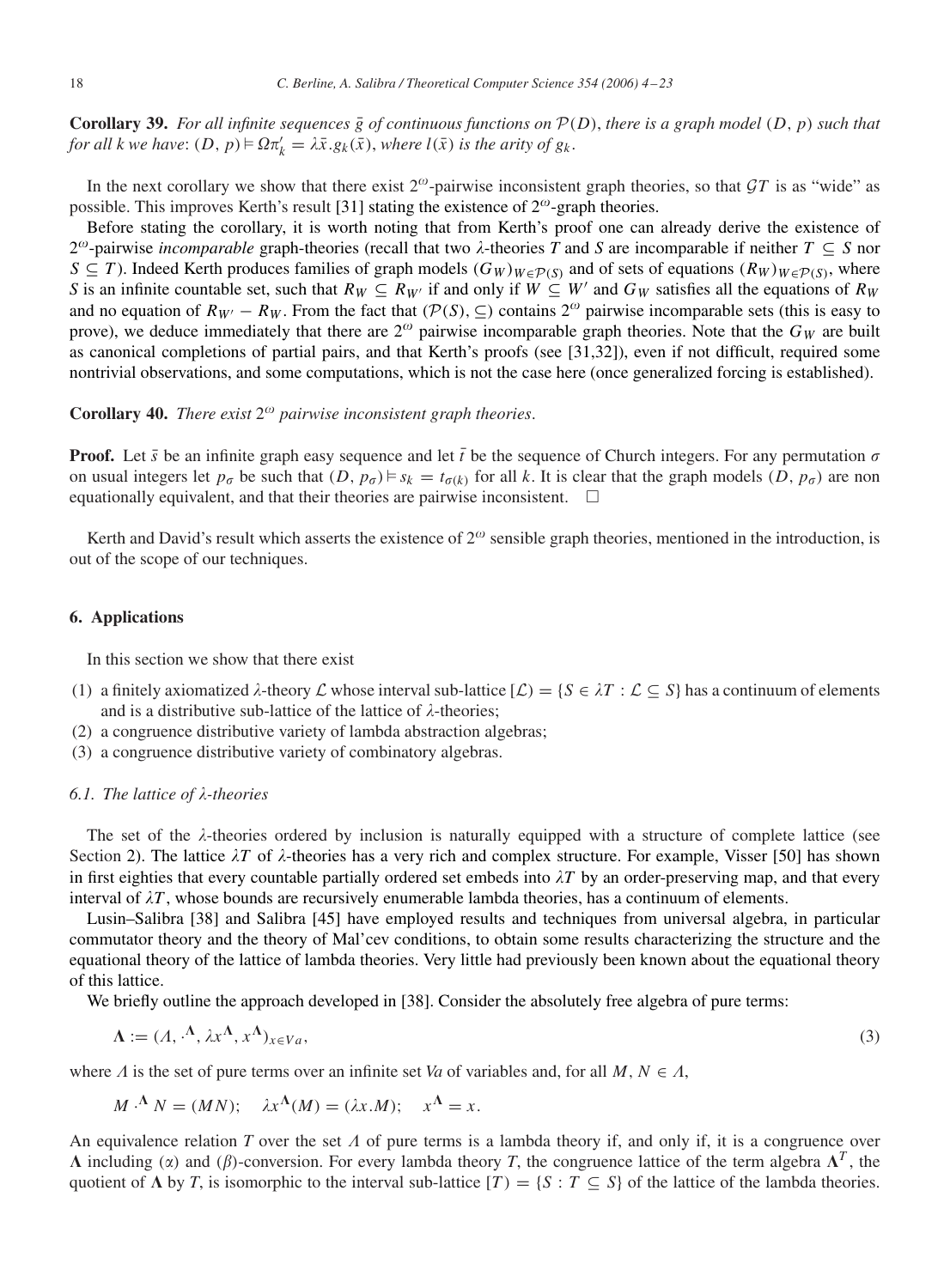<span id="page-15-0"></span>In particular, the isomorphism between the lattice  $\lambda T$  and the congruence lattice of  $\Lambda^{\lambda_\beta}$  is the starting point for studying the structure of  $\lambda T$  by universal algebraic methods.

It was shown by Salibra [\[45\]](#page-19-0) that the lattice  $\lambda T$  is not modular, i.e., it does not satisfy the following modular law (that is a weakened form of distributivity):

$$
T(S + TR) = TS + TR,
$$

while Lusin and Salibra [\[38\]](#page-19-0) have shown that  $\lambda T$  satisfies interesting quasi-identities in the language of bounded lattices. For example, the following quasi-identity holds in the lattice  $\lambda T$ :

$$
S + T = 1, \quad SG = TG \rightarrow G = GS = GT,
$$

where 1 is the inconsistent lambda theory.

The same authors have shown in [\[38\]](#page-19-0) that there exists a  $\lambda$ -theory  $\mathcal{J}$ , whose interval sub-lattice  $[\mathcal{J}] = {\mathcal{S} \in \lambda \mathcal{T}}$ :  $\mathcal{J} \subseteq \mathcal{S}$  satisfies the following restricted form of distributivity (called meet semi-distributivity)

$$
TR = TS \rightarrow TR = T(R + S),
$$

and a nontrivial identity in the language of lattices enriched by the composition of binary relations.

In [\[38\]](#page-19-0) it was conjectured that the lattice  $\lambda T$  does not satisfy any nontrivial lattice identity. To support this conjecture the authors have shown in [\[38\]](#page-19-0) that, for every nontrivial lattice identity *e*, there exists a natural number *n* such that *e* fails in the lattice of lambda theories in a language of  $\lambda$ -terms with *n* constants. We can relax the above conjecture by asking whether there exists an infinite interval sub-lattice of  $\lambda T$  satisfying interesting lattice identities. In this section we show that there exists an infinite distributive interval sub-lattice of  $\lambda T$ .

There are strong motivations to be interested in interval sub-lattices of  $\lambda T$  rather than arbitrary sub-lattices of  $\lambda T$ . The study of interval sub-lattices allows us to apply algebraic methods to lambda calculus. In the remaining part of this section we provide an interesting example of this connection. First we introduce a finitely axiomatized  $\lambda$ -theory  $\mathcal{L}$ , whose consistency is obtained by using the methods introduced in the previous sections. The equations defining  $\mathcal{L}$ , which make the lambda calculus consistent with the lattice operations of join and meet, are used to define lattice term operations on the term algebra  $\Lambda^{\mathcal{L}}$ , the quotient of  $\Lambda$  by the congruence  $\mathcal{L}$ . Since every algebra admitting lattice term operations is congruence distributive, then we immediately get that the term algebra  $\Lambda^{\mathcal{L}}$  is congruence distributive. The conclusion, that the interval sub-lattice  $(L)$  is distributive, follows because  $[L]$  is isomorphic to the congruence lattice of the term algebra  $\Lambda^{\mathcal{L}}$ . As it will be pointed out in the next section, algebraic properties of interval sub-lattices of  $\lambda T$  are related in many cases to the existence of varieties of lambda abstraction algebras (combinatory algebras, respectively) satisfying strong algebraic properties.

Recall that  $T =_{def} \lambda xy.x$  and  $F =_{def} \lambda xy.y$ .

**Lemma 41.** *The lambda theory* L, *axiomatized by*

(1)  $\Omega T x x = x$ ;  $\Omega F x x = x$ . (2)  $\Omega Txy = \Omega Tyx$ ;  $\Omega Fxy = \Omega Fyx$ . (3)  $\Omega Tx(\Omega Tyz) = \Omega T(\Omega Txy)z; \ \Omega Fx(\Omega Fyz) = \Omega F(\Omega Fxy)z.$ (4)  $\Omega Tx(\Omega Fxy) = x$ ;  $\Omega Fx(\Omega Tx y) = x$ . (5)  $\Omega Tx(\Omega Fyz) = \Omega F(\Omega Txy)(\Omega Txz); \ \Omega Fx(\Omega Tyz) = \Omega T(\Omega Fxy)(\Omega Fxz).$ 

*is consistent*.

**Proof.** From Corollary [24](#page-11-0) it follows that there exists a graph model *(D, p)*, where the set-theoretical union and intersection are  $\lambda$ -represented by  $\Omega T$  and  $\Omega F$ . Since  $(\mathcal{P}(D), \cup, \cap)$  is a distributive lattice, then the  $\lambda$ -theory  $\mathcal L$  is contained in the theory  $Th(D, p)$  of  $(D, p)$ .  $\Box$ 

**Lemma 42.** *The congruence lattice of the term algebra*  $\Lambda^{\mathcal{L}}$  *is isomorphic to the interval sub-lattice*  $[\mathcal{L}] = \{T : \mathcal{L} \subseteq T\}$ *of the lattice of lambda theories*.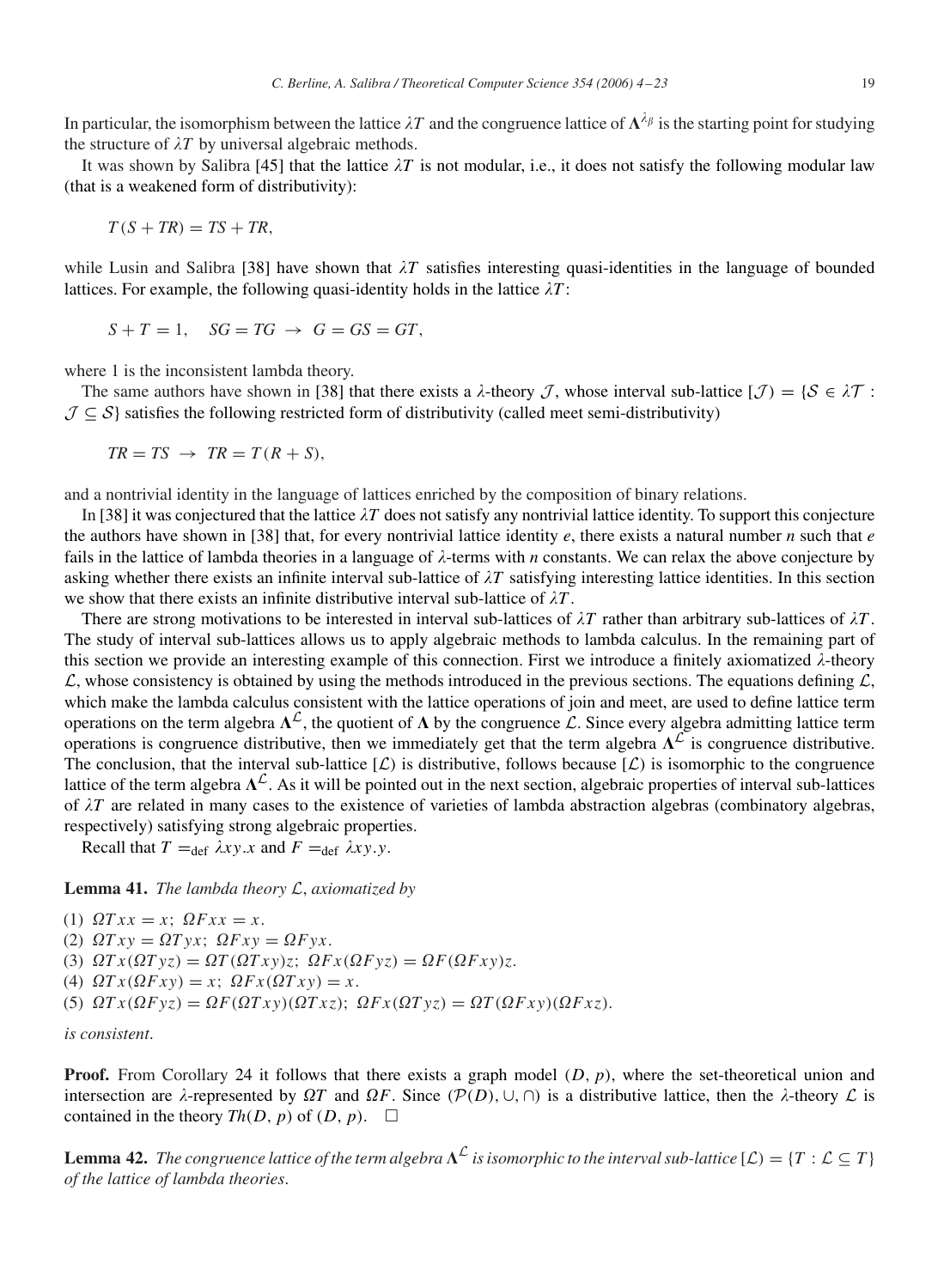<span id="page-16-0"></span>**Proof.** A  $\lambda$ -theory *T* satisfying the condition  $\mathcal{L} \subseteq T$  can be interpreted as a congruence  $\equiv_T$  on the term algebra  $\Lambda^{\mathcal{L}}$ (see [\[38\]\)](#page-19-0): for every  $\tau, \sigma \in \Lambda^{\mathcal{L}}, \tau \equiv_T \sigma$  if, and only if, there exist pure terms  $t \in \tau$  and  $u \in \sigma$  such that  $T \mid t = u$  (recall that  $\tau$ ,  $\sigma$  are equivalence classes of pure terms).  $\Box$ 

**Lemma 43.** *Let* **A** *be any algebra. If* **A** *admits two binary term operations satisfying the axioms of a distributive lattice*, *then the congruence lattice of* **A** *is distributive*.

**Proof.** Let *A* be the universe of the algebra **A**, and  $+$ ,  $\cdot$  be the binary term operations of **A** satisfying the axioms of a distributive lattice. It is well known that the congruence lattice of every distributive lattice is distributive (see [\[39\]\)](#page-19-0), so that the congruence lattice of the algebra  $(A, +, \cdot)$  is distributive. We get the conclusion if we show that the congruence lattice of **A** is a sub-lattice of the distributive congruence lattice of the algebra  $(A, +, \cdot)$ . First every congruence over **A** is a congruence over  $(A, +, \cdot)$ , because "+" and "·" are term operations. This implies that the set of congruences over **A** is a subset of the set of congruences over  $(A, +, \cdot)$ . The conclusion is now immediate because the meet and the join in both congruence lattices are the same: they are defined set-theoretically as intersection and least equivalence relation.  $\square$ 

As a matter of notation, for every lambda theory *T*, we denote by  $[t]_T$  the equivalence class of the pure terms *u* such that  $T, \, \vdash t = u$ .

**Theorem 44.** *The interval sub-lattice*  $[L] = \{S \in \lambda T : L \subseteq S\}$  *has a continuum of elements and is a distributive* sub-lattice of the lattice of  $\lambda$ -theories.

**Proof.** The interval  $[L]$  has a continuum of elements by Proposition 17.1.9 and Theorem 17.1.10 in Barendregt's book [\[6\].](#page-18-0) We now show that the interval  $[*L*)$  is distributive. By Lemma [42](#page-15-0) it is sufficient to prove that the congruence lattice of the term algebra  $\Lambda^{\mathcal{L}}$  is distributive. Define the following term operations over  $\Lambda^{\mathcal{L}}$ , for every  $\tau, \sigma \in \Lambda^{\mathcal{L}}$ .

$$
\tau + \sigma = [\Omega T t s]_{\mathcal{L}}; \qquad \tau \cdot \sigma = [\Omega F t s]_{\mathcal{L}} \quad \text{for some } t \in \tau \text{ and } s \in \sigma.
$$

Then it is easy to verify by using the axioms defining  $\mathcal L$  that the term operations "+" and "·" satisfy the axioms of a distributive lattice. For example, the identity  $\Omega T x(\Omega F x y) = x$ , specified in Lemma [41\(](#page-15-0)4), corresponds to the absorption law  $x + (x \cdot y) = x$ , while the identity  $\Omega Tx(\Omega F yz) = \Omega F(\Omega Tx y)(\Omega Tx z)$ , specified in Lemma [41\(](#page-15-0)5), corresponds to the distributive law  $x + (y \cdot z) = (x + y) \cdot (x + z)$ . Then the term algebra  $\Lambda^{\mathcal{L}}$  satisfies the hypothesis of Lemma 43, so that it admits a distributive congruence lattice.  $\Box$ 

## *6.2. Lambda abstraction algebras and combinatory algebras*

Another application of the main results of the paper that we develop here concerns lambda abstraction algebras and combinatory algebras. **LAA**'s were introduced by Pigozzi and Salibra in [\[40,41\]](#page-19-0) as a purely algebraic theory of the untyped lambda calculus alternative to Curry's highly combinatorial models. **CA**'s and lambda abstraction algebras are both defined by universally quantified equations and thus form varieties in the universal algebraic sense. There are important differences however that result in theories of very different character. Functional application is taken as a fundamental operation in both **CA**'s and **LAA**'s. Lambda (i.e., functional) abstraction is also fundamental in **LAA**'s but in **CA**'s is defined in terms of the combinators *k* and *s*. A more important difference is connected with the role the variables play in the lambda calculus as place holders. In a **LAA** this is also abstracted. It takes the form of a system of fundamental elements (nullary operations) of the algebra. This is a crucial feature of **LAA**'s that has no direct analogue in **CA**'s.

The equational theory of **LAA**'s is axiomatized by the equations that hold between contexts of the lambda calculus (i.e.,  $\lambda$ -terms with 'holes' [\[6, Definition 14.4.1\]\)](#page-18-0), as opposed to lambda terms with free variables. The essential feature of a context is that a free variable in a  $\lambda$ -term may become bound when we substitute it for a 'hole' within the context. Thus, 'holes' play the role of algebraic variables, and the contexts are the algebraic terms in the similarity type of lambda abstraction algebras. There is a rather peculiar relation between the lattice  $\lambda T$  of lambda theories and the variety LAA. In [\[44\]](#page-19-0) Salibra has shown that the lattice  $\lambda T$  is isomorphic to the lattice of the equational theories of **LAA**'s. In fact, the correspondence, which maps an arbitrary  $\lambda$ -theory T into the equational theory of the variety generated by the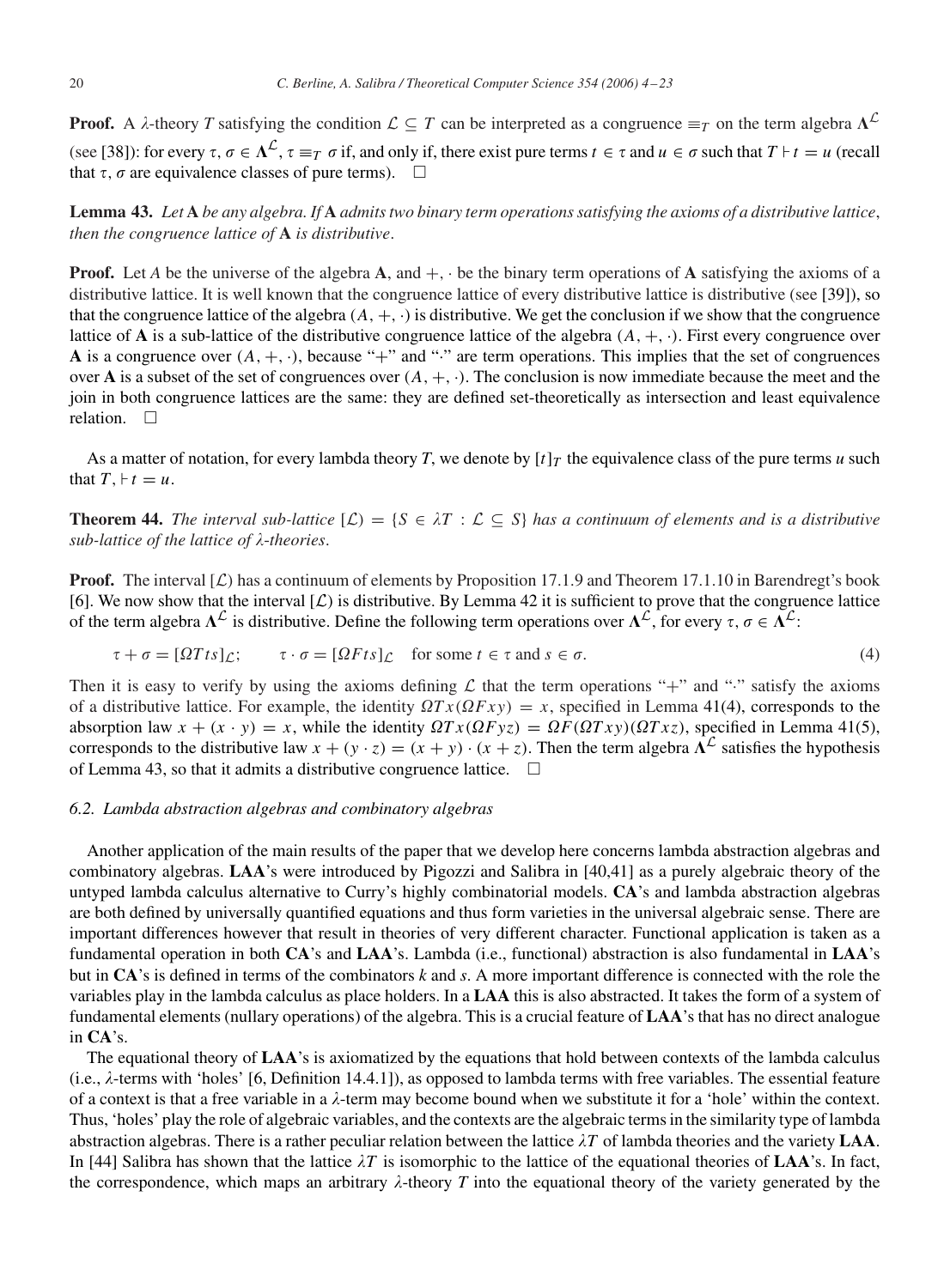<span id="page-17-0"></span>term algebra of *T*, is an isomorphism of complete lattices. Thus, the properties of an arbitrary lambda theory can be studied by means of the variety of **LAA**'s generated by its term algebra. As we have specified in the introduction, many longstanding open problems of lambda calculus can be restated in terms of algebraic properties of varieties of **LAA**'s.

In this section we show that there exist a congruence distributive variety of **LAA**'s (i.e., a variety  $\mathcal V$  of **LAA**'s such that every algebra in  $V$  has a distributive congruence lattice) and a congruence distributive variety of  $CA$ 's. The existence of varieties of **LAA**'s or **CA**'s satisfying strong algebraic properties, such as congruence distributivity, was an open problem since Salibra [\[45\]](#page-19-0) proved that the variety **LAA** is not congruence modular and Lusin–Salibra [\[38\]](#page-19-0) proved that every variety  $V$  of  $LAA$ 's generated by the term algebra of a semi-sensible  $\lambda$ -theory does not satisfy any lattice identity.

# **Theorem 45.** *There exists a congruence distributive variety of lambda abstraction algebras*.

**Proof.** Let V be the variety of **LAA**'s generated by the term algebra  $\Lambda^{\mathcal{L}}$  of the lambda theory  $\mathcal{L}$  defined in Lemma [41.](#page-15-0) We claim that V is congruence distributive, that is, every algebra  $A \in V$  has a distributive congruence lattice. We have shown in the proof of Theorem [44](#page-16-0) that the term algebra  $\Lambda^{\mathcal{L}}$  has two term operations + and · (defined in [\(4\)](#page-16-0)), which satisfy the axioms of a distributive lattice. Since  $\Lambda^{\mathcal{L}}$  generates the variety  $\mathcal{V}$  and  $+$ ,  $\cdot$  are term operations, then every algebra  $A \in V$  has also two term operations satisfying the axioms of a distributive lattice. The conclusion is obtained from Lemma [43.](#page-16-0)  $\Box$ 

## **Theorem 46.** *There exists a congruence distributive variety of combinatory algebras*.

**Proof.** We recall from [\[6\]](#page-18-0) that the models of lambda calculus, and in particular the graph models, are combinatory algebras. By Corollary [24](#page-11-0) there exists a graph model *(D, p)*, where the set-theoretical union and intersection are  $\lambda$ -represented by the closed pure  $\lambda$ -terms  $\Omega T$  and  $\Omega F$ . We claim that the variety  $V$  of **CA**'s generated by the graph model (D, p) is congruence distributive. The conclusion is obtained from Lemma [43](#page-16-0) by the following facts.

- (i) There exist two combinatory terms *t* and *u* such that the interpretations in  $(D, p)$  of  $\Omega T$  and  $\Omega F$  are equal to those of *t* and *u*, respectively (see Section 7.3 in Barendregt's book [\[6\]\)](#page-18-0).
- (ii) The term operations *txy* and *uxy* satisfy the axioms of a distributive lattice in the combinatory algebra *(D, p)*.
- (iii) The term operations *txy* and *uxy* satisfy the axioms of a distributive lattice in every algebra belonging to the variety generated by  $(D, p)$ .  $\square$

## **7. Conclusions and future work**

We have generalized Baeten and Boerboom's method of forcing first to generalized terms involving all the continuous functions on a given power set  $P(D)$ , and, second, to all weakly continuous operators. This approach allows us to prove very direct results about the lambda-representability of continuous functions on power sets, and also to generalize these results to countable sequences of continuous functions.

Related works are only the very recent papers by Alessi et al. [\[3\]](#page-18-0) and Dezani–Lusin [\[22\],](#page-19-0) where the authors use intersection type systems (see [\[3,7,](#page-18-0)[19\]\)](#page-19-0) for synthesizing filter models of lambda calculus in which the interpretation of a simple easy term can be any filter described by a continuous predicate. This result can be interpreted as a generalization of Baeten and Boerboom's method of forcing via the use of intersection type systems. We believe that the framework we have developed in this paper is however more direct than the one used in [\[3\].](#page-18-0) We illustrate this with two examples, concerning the  $\lambda$ -representability of the minimal fixed point operator (Corollary [21\)](#page-11-0) and of the pair union/intersection (Corollary [24\)](#page-11-0).

As an application of the existence of (finite/infinite) sequences of terms that are functionally graph easy, we get strong results concerning the structure of the lattice of lambda theories and the existence of varieties of lambda abstraction algebras with very strong algebraic properties. More precisely, we show the existence of a distributive sub-lattice of the lattice of lambda theories and of a congruence distributive variety of lambda abstraction algebras.

In the present paper we only consider domains  $P(D)$ , and, correlatively, graph models of lambda-calculus, and we concentrate on a limited number of applications. A further application, which is not treated xhere, is the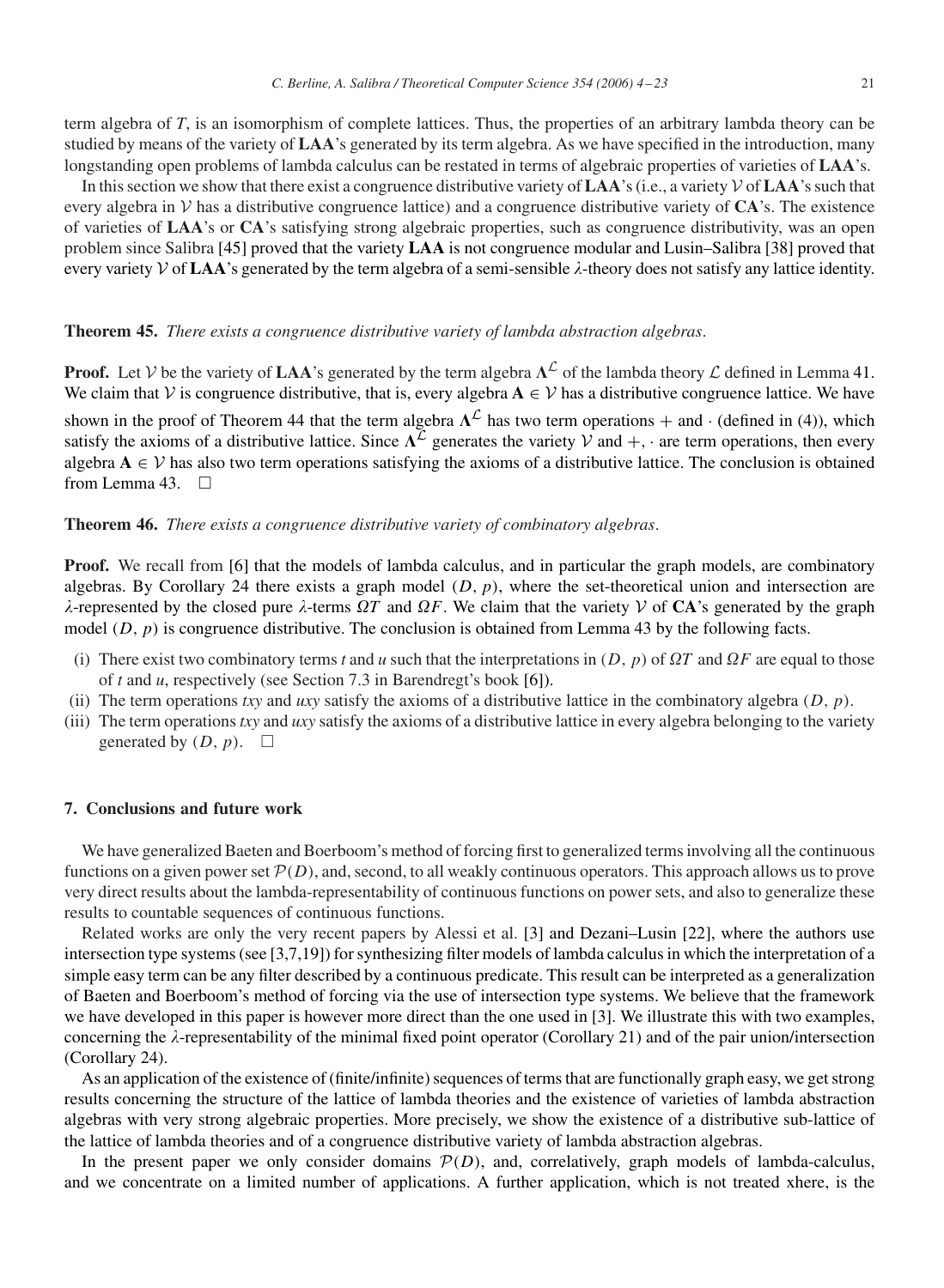<span id="page-18-0"></span>question of the lambda-representability of first-order, say, structures in graph models. This will be the subject of another paper.

We would like to extend the results of the present paper to more sophisticated Scott-domains and webs. Various interesting classes of webbed models of lambda-calculus, concerning the main semantics of lambda-calculus, were surveyed in [14]. For the continuous semantics they range from graph models to filter models, with a clear preference for the models whose underlying domain is prime-algebraic (which excludes some filter models), since they can be represented via feasible webs. All are accessible to Baeten and Boerboom's technique (see Section 2.3), but with less facility than for graph models. Compatibility conditions have to be met, depending on the class we consider, which do not occur when dealing with graph models. However, no systematic study has been made so far if one excepts filter models [[3,22\].](#page-19-0) Our intention is hence to extend the methods and results presented in this paper to more general Scott-domains and webs.

# **Appendix**

#### **Proposition 47.** *Forcing is not Scott-continuous*.

By this we mean that for all infinite sets *D* and all terms *t*, the application  $H: Q \to \mathcal{P}(\mathcal{D})$  defined by  $H(q) = \{ \alpha :$  $q \vDash \alpha \in t$  is not Scott-continuous.

**Proof.** Let  $\alpha$  be a fixed element of *D* and *q* be a bijection between  $D^* \times D - \{(\{\alpha\}, \alpha)\}\$  and  $D - \{\alpha\}$ . It is clear that  $q \Vdash \alpha \in \lambda x.x$ , since the only total injection p which extends q satisfies  $p(\{\alpha\}, \alpha) = \alpha$ . Let  $r \subseteq q$  be the partial sub-injection of *q* such that  $dom(r) = \{(b, \beta)/\beta \in b\} \cap dom(q)$ . Since  $q - r$  is infinite and countable there is a countable strictly increasing sequence  $q_n$  starting from  $r$  and whose union is  $q$ .

We claim now that no *q'* such that  $r \subseteq q' \subseteq q$  can force  $\alpha \in \lambda x.x$ . Let indeed  $(c, \gamma) \in dom(q) - dom(q')$  and let *p* be a total injection which extends q' and satisfies  $\alpha = p(c, \gamma)$ . From the hypothesis on q, q', p we have that  $\alpha \notin (\lambda x.x)^p$ . Hence  $q^j$   $\nvdash \alpha \in \lambda x . x$ .  $\square$ 

## **References**

- [1] S. Abramsky, Domain theory in logical form, Ann. Pure Appl. Logic 51 (1991) 1–77.
- [3] F. Alessi, M. Dezani-Ciancaglini, S. Lusin, Intersection types and domain operators, Theoret. Comput. Sci. 316 (2004) 25–47.
- [4] F. Alessi, S. Lusin, Simple easy terms, in: S. van Bakel (Ed.), Intersection Types and Related Systems, ELNTCS 70, Elsevier, 2002.
- [5] J. Baeten, B. Boerboom, Omega can be anything it should not be, in: Proc. of the Koninklijke Nederlandse Akademie van Wetenschappen, Serie A, Indag. Mathematicae 41, 1979, pp. 111–120.
- [6] H.P. Barendregt, The lambda-calculus, its syntax and semantics, Studies in Logic, Vol. 103, revised edition, North-Holland, Amsterdam, 1984.
- [7] H.P. Barendregt, M. Coppo, M. Dezani-Ciancaglini, A filter model and the completeness of type assignment, J. Symbolic Logic 48 (1983) 931–940.
- [8] O. Bastonero, Modèles fortement stables du λ-calcul et résultats d'incomplétude, Thèse, Université de Paris 7, 1996.
- [9] O. Bastonero, Equational incompleteness and incomparability results for  $\lambda$ -calculus semantics, manuscript, 1998.
- [10] O. Bastonero, X. Gouy, Stabilité forte et incomplétude de la classe des modèles stables du  $\lambda$ -calcul, C. R. Acad. Sci. Paris Sr. I Math. 322 (10) (1996) 905–908.
- [11] O. Bastonero, X. Gouy, Strong stability and the incompleteness of stable models of  $\lambda$ -calculus, Ann. Pure Appl. Logic 100 (1–3) (1999) 247–277.
- [14] C. Berline, From computation to foundations via functions and application: the lambda-calculus and its webbed models, Theoret. Comput. Sci. 249 (2000) 81–161.
- [15] G. Berry, Stable models of typed lambda-calculi, in: Proc. Fifth Int. Coll. on Automata, Languages and Programming, Lecture Notes in Computer Science, Vol. 62, Springer, Berlin, 1978.
- [16] A. Bucciarelli, T. Ehrhard, Sequentiality and strong stability, in: Sixth Annual IEEE Symposium on Logic in Computer Science, IEEE Computer Society Publications, 1991, pp. 138–145.
- [17] A. Bucciarelli, A. Salibra, The minimal graph-model of lambda-calculus, in: 28th Internat. Symp. on Math. Foundations of Comput. Science, Lecture Notes in Computer Science, Vol. 2747, Springer, Berlin, 2003, pp. 300–307.
- [18] A. Bucciarelli, A. Salibra, The sensible graph theories of lambda-calculus, in: 19th Ann. Symp. on Logic in Computer Science (LICS'04), IEEE Computer Society Publications, 2004, pp. 276–285.
- [19] M. Coppo, M. Dezani-Ciancaglini, F. Honsell, G. Longo, Extended type structures and filter lambda models, in: Logic Colloquium '82 (Florence, 1982), North-Holland, Amsterdam, 1984, pp. 241–262.